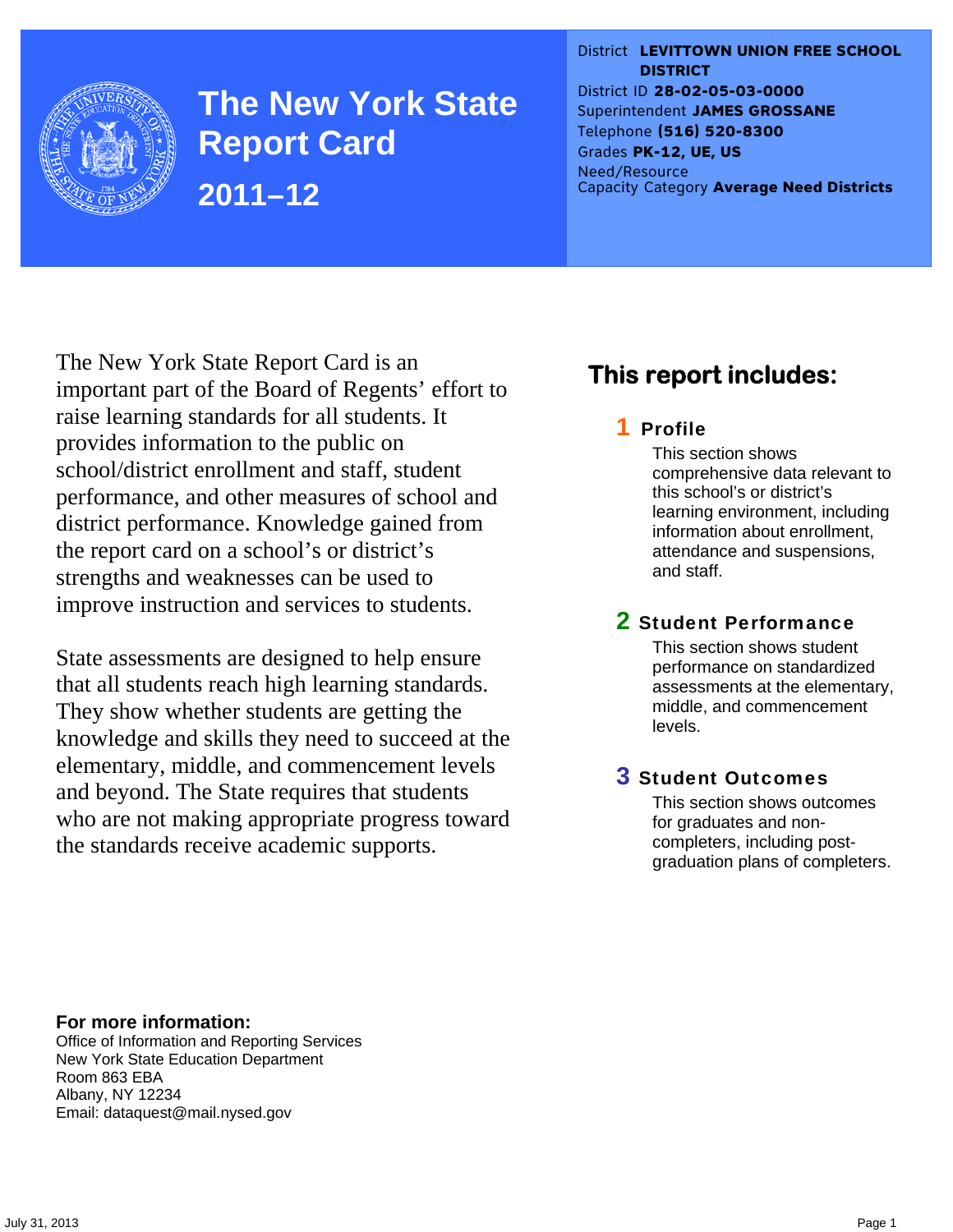## **1 Profile**

District **LEVITTOWN UNION FREE SCHOOL DISTRICT** District ID **28-02-05-03-0000**

## **Enrollment**

|                            | $2009 - 10$ | $2010 - 11$ | $2011 - 12$ |
|----------------------------|-------------|-------------|-------------|
| Pre-K                      | 135         | 135         | 135         |
| Kindergarten               | 464         | 488         | 490         |
| Grade 1                    | 549         | 501         | 500         |
| Grade 2                    | 535         | 553         | 501         |
| Grade 3                    | 492         | 544         | 559         |
| Grade 4                    | 549         | 500         | 543         |
| Grade 5                    | 557         | 560         | 513         |
| Grade 6                    | 573         | 570         | 569         |
| <b>Ungraded Elementary</b> | 51          | 44          | 46          |
| Grade 7                    | 608         | 575         | 571         |
| Grade 8                    | 626         | 603         | 579         |
| Grade 9                    | 617         | 603         | 597         |
| Grade 10                   | 655         | 609         | 608         |
| Grade 11                   | 640         | 660         | 607         |
| Grade 12                   | 643         | 657         | 657         |
| <b>Ungraded Secondary</b>  | 66          | 84          | 81          |
| Total K-12                 | 7625        | 7551        | 7421        |

## **Average Class Size**

|                       | $2009 - 10$     | $2010 - 11$ | $2011 - 12$     |
|-----------------------|-----------------|-------------|-----------------|
| <b>Common Branch</b>  | 22              | 21          | 22              |
| Grade 8               |                 |             |                 |
| English               | 24              | 23          | 23              |
| <b>Mathematics</b>    | 22              | 21          | 24              |
| Science               | 21              | 20          | 23              |
| <b>Social Studies</b> | 23              | 24          | $\overline{24}$ |
| Grade 10              |                 |             |                 |
| English               | 22              | 22          | 23              |
| <b>Mathematics</b>    | $\overline{22}$ | 20          | 23              |
| Science               | $\overline{24}$ | 22          | 25              |
| <b>Social Studies</b> | 21              | 23          | 23              |

## **Enrollment Information**

*Enrollment* counts are as of Basic Educational Data System (BEDS) day, which is typically the first Wednesday of October of the school year. Students who attend BOCES programs on a part-time basis are included in a school's and district's enrollment. Students who attend BOCES on a full-time basis or who are placed full time by the district in an out-of-district placement are not included in a school's or district's enrollment. The state public enrollment includes public school districts, charter schools, and NYSED-operated programs. Students classified by districts as "pre-first" are included in first grade counts. Kindergarten and Pre-K counts include halfand full-day students.

## **Average Class Size Information**

*Average Class Size* is the total registration in specified classes divided by the number of those classes with registration. Common Branch refers to self-contained classes in Grades 1–6.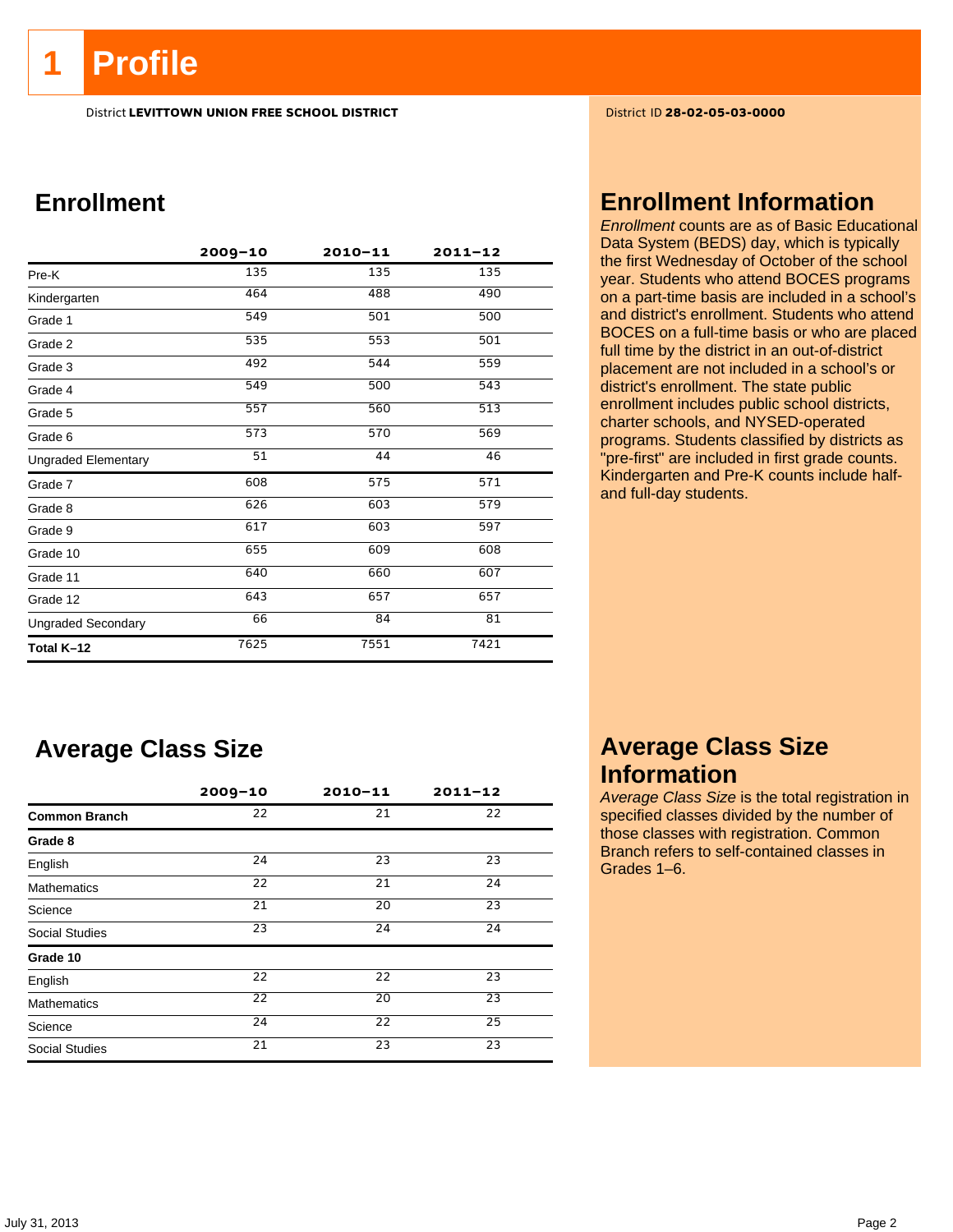# **Profile**

District **LEVITTOWN UNION FREE SCHOOL DISTRICT** District ID **28-02-05-03-0000**

## **Demographic Factors**

|                                                    |             | $2009 - 10$ |              | 2010-11 |      | $2011 - 12$ |
|----------------------------------------------------|-------------|-------------|--------------|---------|------|-------------|
|                                                    | #           | $\%$        | #            | %       | #    | $\%$        |
| Eligible for Free Lunch                            | 465         | 6%          | 558          | 8%      | 653  | 9%          |
| Reduced Price Lunch                                | 323         | 4%          | 392          | 6%      | 397  | 5%          |
| Limited English Proficient                         | 141         | 2%          | 150          | 2%      | 155  | 2%          |
| <b>Racial/Ethnic Origin</b>                        |             |             |              |         |      |             |
| American Indian or Alaska Native                   | $\mathbf 1$ | 0%          | $\mathbf{1}$ | 0%      | 1    | 0%          |
| <b>Black or African American</b>                   | 80          | 1%          | 81           | 1%      | 82   | 1%          |
| Hispanic or Latino                                 | 831         | 11%         | 840          | 11%     | 919  | 12%         |
| Asian or Native Hawaiian/Other<br>Pacific Islander | 468         | 6%          | 464          | 6%      | 512  | 7%          |
| White                                              | 6202        | 81%         | 6097         | 81%     | 5883 | 79%         |
| Multiracial                                        | 43          | 1%          | 68           | 1%      | 24   | 0%          |

**Attendance and Suspensions** 

|                            |     | $2008 - 09$ |     | $2009 - 10$ |     | $2010 - 11$ |
|----------------------------|-----|-------------|-----|-------------|-----|-------------|
|                            | #   | %           | #   | %           | #   | %           |
| Annual Attendance Rate     |     | 96%         |     | 96%         |     | 95%         |
| <b>Student Suspensions</b> | 178 | 2%          | 201 | 3%          | 143 | 2%          |

## **Demographic Factors Information**

*Eligible for Free Lunch* and *Reduced-Price Lunch* percentages are determined by dividing the number of approved lunch applicants by the Basic Educational Data System (BEDS) enrollment in full-day Kindergarten through Grade 12.

## **Attendance and Suspensions Information**

*Annual Attendance Rate* is determined by dividing the school's (or district's) total actual attendance by the total possible attendance for a school year. A school's (or district's) actual attendance is the sum of the number of students in attendance on each day the school (or district's schools) was open during the school year. Possible attendance is the sum of the number of enrolled students who should have been in attendance on each day the school (or schools) was open during the school year. The state's *Annual Attendance Rate* is a weighted average of all districtlevel attendance rates.

*Student Suspension* rate is determined by dividing the number of students who were suspended from school (not including inschool suspensions) for one full day or longer anytime during the school year by the Basic Educational Data System (BEDS) day enrollments for that school year. A student is counted only once, regardless of whether the student was suspended one or more times during the school year.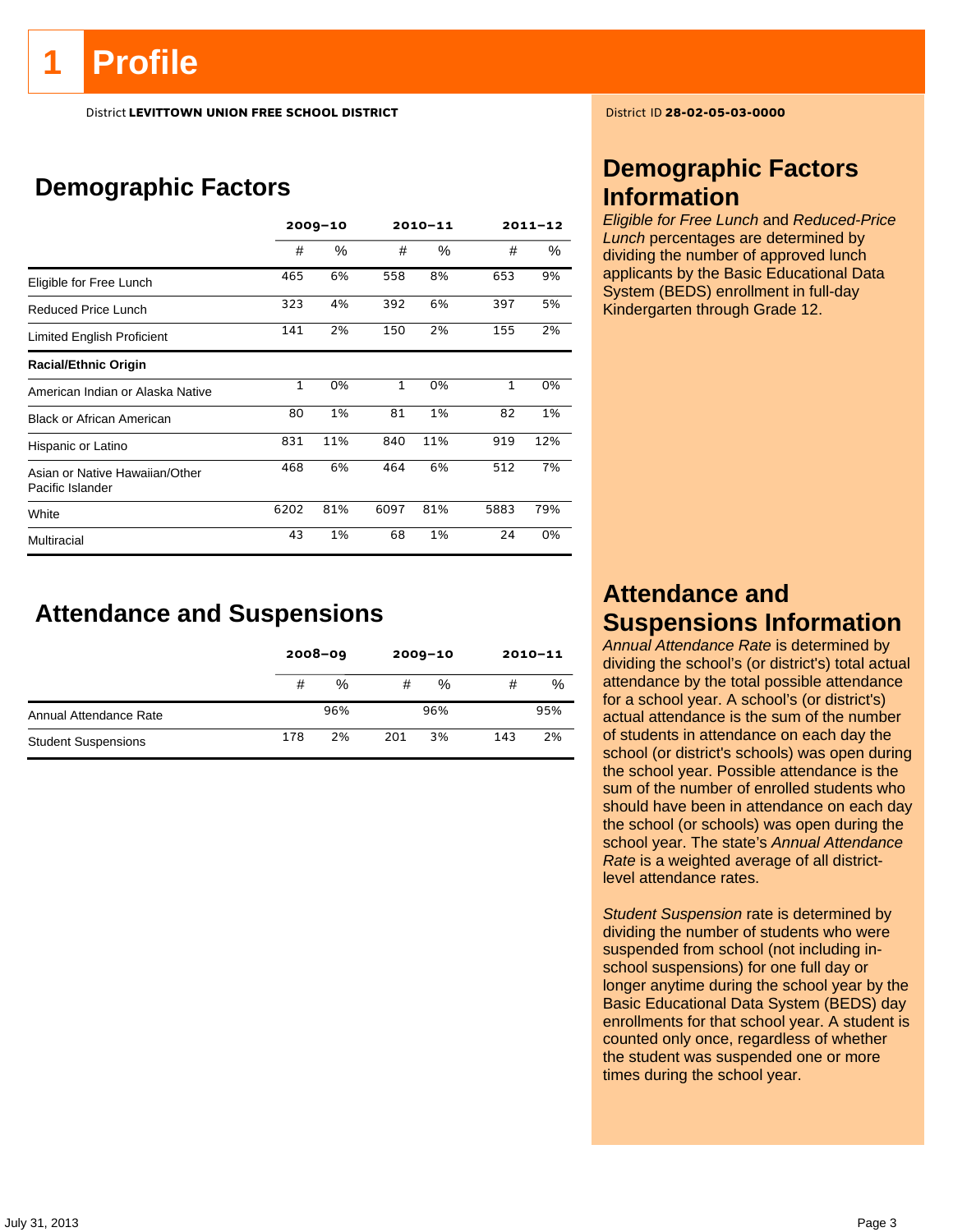District **LEVITTOWN UNION FREE SCHOOL DISTRICT** District ID **28-02-05-03-0000**

## **Teacher Qualifications**

|                                                                                               | $2009 - 10$ | $2010 - 11$ | $2011 - 12$ |
|-----------------------------------------------------------------------------------------------|-------------|-------------|-------------|
| <b>Total Number of Teachers</b>                                                               | 701         | 686         | 635         |
| Percent with No Valid Teaching<br>Certificate                                                 | 0%          | 0%          | 0%          |
| Percent Teaching Out of Certification                                                         | 0%          | 0%          | 0%          |
| Percent with Fewer than Three Years of<br>Experience                                          | 2%          | 1%          | 1%          |
| Percentage with Master's Degree Plus<br>30 Hours or Doctorate                                 | 72%         | 76%         | 80%         |
| <b>Total Number of Core Classes</b>                                                           | 2035        | 1927        | 1815        |
| Percent Not Taught by Highly Qualified<br>Teachers in This School*                            | N/A         | N/A         | N/A         |
| Percent Not Taught by Highly Qualified<br>Teachers in This District**                         | 0%          | 0%          | 0%          |
| Percent Not Taught by Highly Qualified<br>Teachers in High-Poverty Schools<br>Statewide       | 6%          | 5%          | 4%          |
| Percent Not Taught by Highly Qualified<br><b>Teachers in Low-Poverty Schools</b><br>Statewide | 1%          | 0%          | 1%          |
| <b>Total Number of Classes</b>                                                                | 2734        | 2658        | 2481        |
| Percent Taught by Teachers Without<br>Appropriate Certification                               | 0%          | 0%          | 1%          |

\*Not available at the district or statewide level.

\*\*Not available for charter schools or at the statewide level.

## **Teacher Turnover Rate**

|                                                                       | $2008 - 09$ | $2009 - 10$ | 2010-11 |
|-----------------------------------------------------------------------|-------------|-------------|---------|
| Turnover Rate of Teachers with<br>Fewer than Five Years of Experience | 38%         | 41%         | 35%     |
| <b>Turnover Rate of All Teachers</b>                                  | 15%         | 15%         | 19%     |

## **Staff Counts**

|                                       | $2009 - 10$ | $2010 - 11$ | $2011 - 12$ |
|---------------------------------------|-------------|-------------|-------------|
| <b>Total Other Professional Staff</b> | 99          | 92          | 93          |
| Total Paraprofessionals*              | 222         | 214         | 208         |
| <b>Assistant Principals</b>           | 6           | 6           | 6           |
| Principals                            | 11          |             | 10          |

\*Not available at the school level.

## **Teacher Qualifications Information**

The *Percent Teaching Out of Certification* for public schools is the percent doing so on more than an incidental basis; that is, the percent teaching for more than five periods per week outside certification.

*Core Classes* are primarily K–6 common branch, English, mathematics, science, social studies, art, music, and foreign languages. To be *Highly Qualified*, a teacher must have at least a Bachelor's degree, be certified to teach in the subject area or otherwise in accordance with state standards, and show subject matter competency.

In public schools, a teacher who taught one class outside of the certification area(s) is counted as *Highly Qualified* provided that 1) the teacher had been determined by the school or district through the HOUSSE process or other state-accepted methods to have demonstrated acceptable subject knowledge and teaching skills and 2) the class in question was not the sole assignment reported. Credit for incidental teaching does not extend beyond a single assignment. Independent of *Highly Qualified Teacher* status, any assignment for which a teacher did not hold a valid certificate still registers as teaching out of certification.

In charter schools, a teacher is counted as *Highly Qualified* if the teacher has at least a Bachelor's degree, is certified to teach, and shows subject matter competency. Enabling legislation considers charter school teachers to be certified if they hold any valid teaching certificate. Enabling legislation also permits up to 30 percent (with a maximum of five) of charter school teachers to be without certification and to be considered *Highly Qualified* if they meet all remaining criteria.

*High-poverty* and *low-poverty* schools are those schools in the upper and lower quartiles, respectively, for percentage of students eligible for a free or reduced-price lunch.

## **Teacher Turnover Rate Information**

*Teacher Turnover Rate* for a specified school year is the number of teachers in that school year who were not teaching in the following school year divided by the number of teachers in the specified school year, expressed as a percentage.

## **Staff Counts Information**

*Other Professionals* includes administrators, guidance counselors, school nurses, psychologists, and other professionals who devote more than half of their time to nonteaching duties.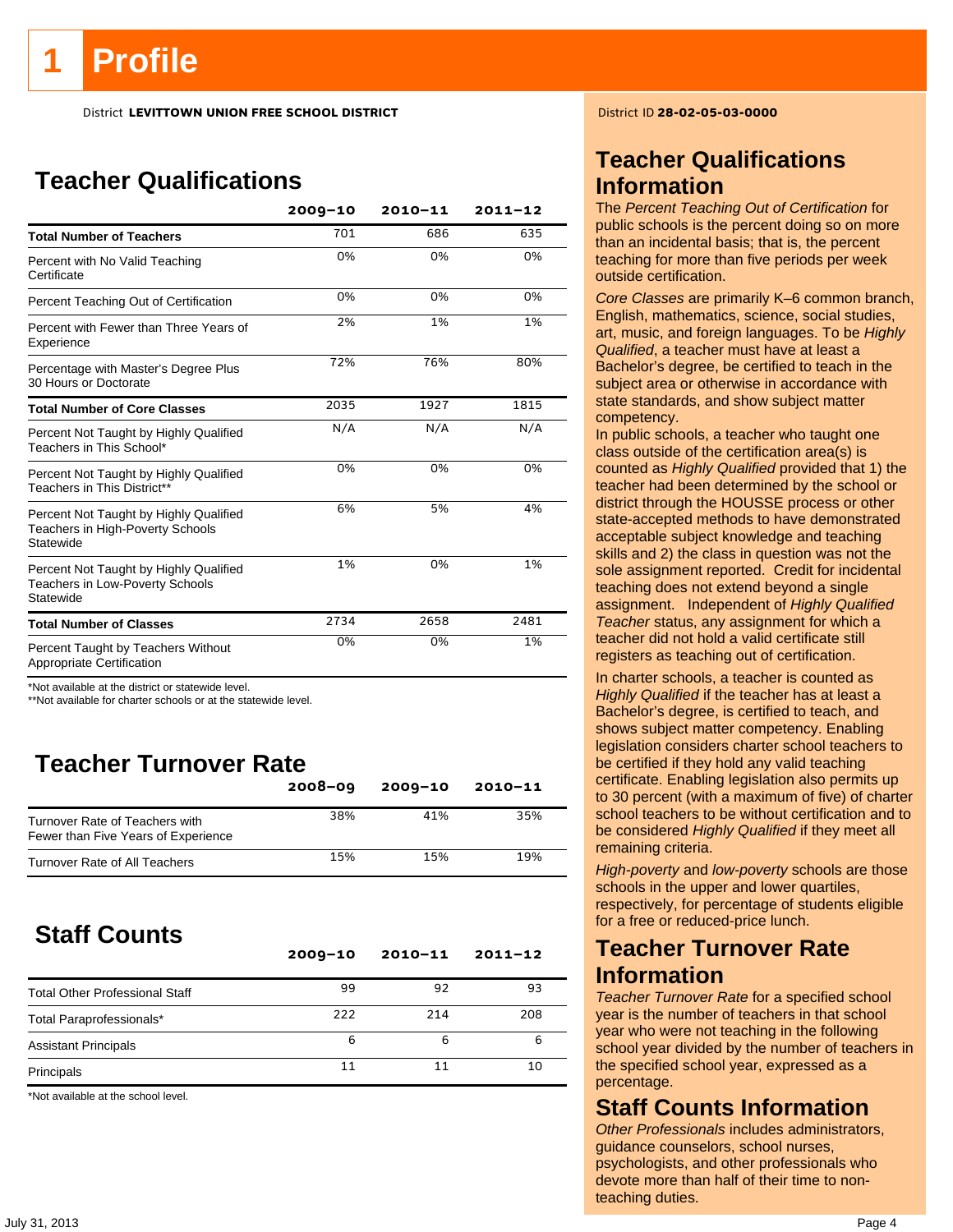This section contains annual assessment data for students at the elementary, middle, and commencement levels as well as the performance of secondary-level cohorts on standardized achievement assessments.

### **New York State Testing Program (NYSTP) Assessments**

The New York State Testing Program assessments are administered in English language arts (ELA) and mathematics in grades 3 through 8. The Performance Level Descriptors for these assessments are provided below:

### **English Language Arts**

**Level 1: Below Standard** 

Student performance does not demonstrate an understanding of the English language arts knowledge and skills expected at this grade level.

### **Level 2: Meets Basic Standard**

Student performance demonstrates a partial understanding of the English language arts knowledge and skills expected at this grade level. **Level 3: Meets Proficiency Standard** 

Student performance demonstrates an understanding of the English language arts knowledge and skills expected at this grade level. **Level 4: Exceeds Proficiency Standard** 

Student performance demonstrates a thorough understanding of the English language arts knowledge and skills expected at this grade level.

### **Mathematics**

### **Level 1: Below Standard**

Student performance does not demonstrate an understanding of the mathematics content expected at this grade level.

### **Level 2: Meets Basic Standard**

Student performance demonstrates a partial understanding of the mathematics content expected at this grade level.

### **Level 3: Meets Proficiency Standard**

Student performance demonstrates an understanding of the mathematics content expected at this grade level.

### **Level 4: Exceeds Proficiency Standard**

Student performance demonstrates a thorough understanding of the mathematics content expected at this grade level.

### **New York State Alternate Assessment (NYSAA)**

The New York State Alternate Assessments are administered in English language arts (ELA) and mathematics to ungraded students with severe cognitive disabilities whose ages are equivalent to graded students in grades 3 through 8 and secondary level. They are administered in science to students with disabilities age equivalent to graded students in grades 4, 8, and secondary level. And they are administered in social studies at the secondary level only.

### **New York State English as a Second Language Achievement Tests (NYSESLAT)**

The New York State English as a Second Language Achievement Tests are administered in grades K through 12 to limited English proficient students.

### **Secondary-Level Cohorts**

A secondary-level cohort consists of all students who first entered grade 9 anywhere or, in the case of ungraded students with disabilities, reached their seventeenth birthday in a particular year. The 2008 cohort consists of all students who first entered grade 9 anywhere or, in the case of ungraded students with disabilities, reached their seventeenth birthday between July 1, 2008 and June 30, 2009. The 2007 cohort consists of all students who first entered grade 9 anywhere or, in the case of ungraded students with disabilities, reached their seventeenth birthday between July 1, 2007 and June 30, 2008. For more detailed information on cohort definitions, see *Secondary-Level Cohort Definitions* at http://www.p12.nysed.gov/irs/sirs/.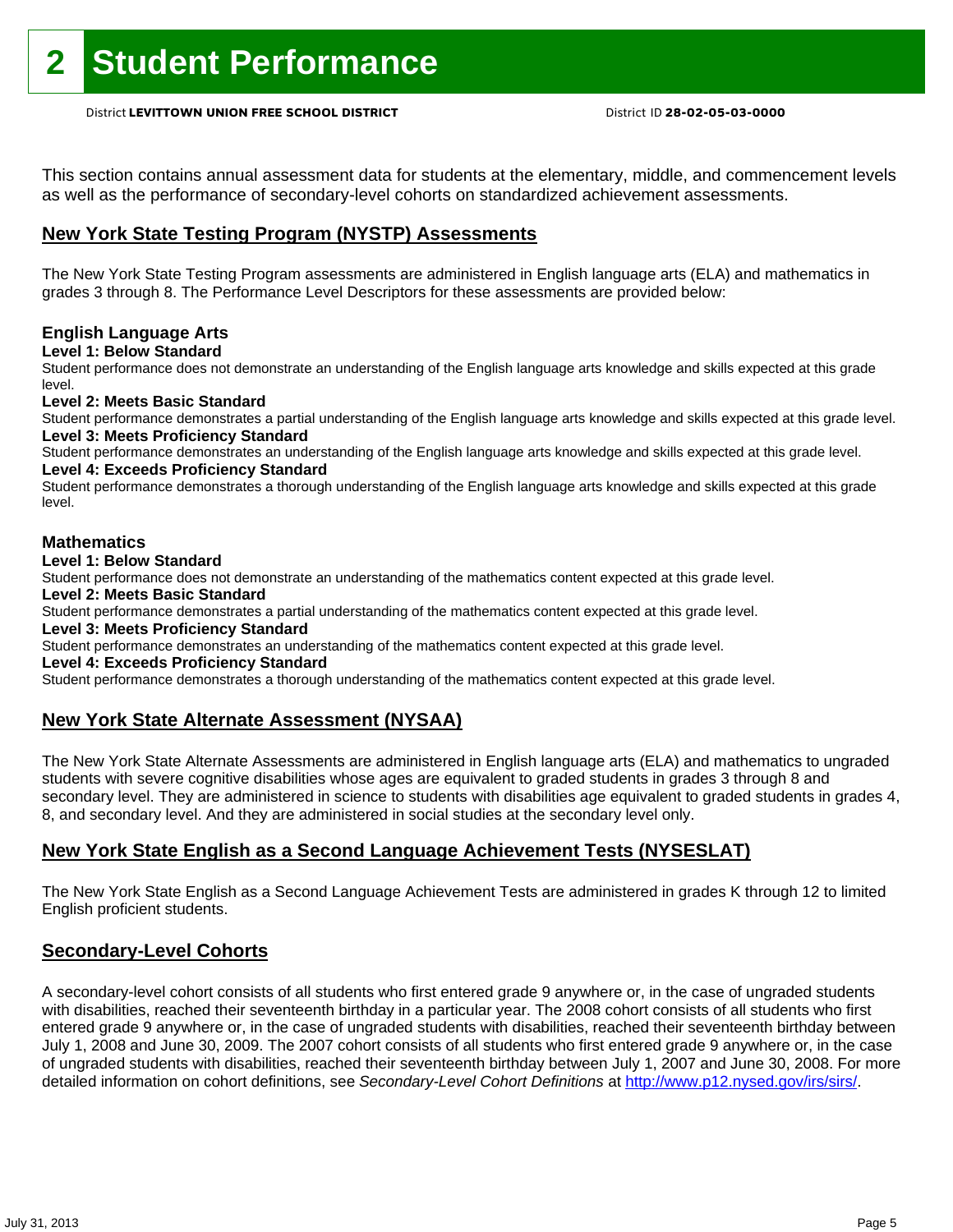## **Results in Grade 3 English Language Arts**

|                            |         | <b>This District</b>            |         |          | <b>NY State Public</b>          |         |       |  |
|----------------------------|---------|---------------------------------|---------|----------|---------------------------------|---------|-------|--|
|                            |         | Percentage scoring at level(s): |         |          | Percentage scoring at level(s): |         |       |  |
|                            |         | $2 - 4$                         | $3 - 4$ | 4        | $2 - 4$                         | 3-4     | 4     |  |
| 2012 Mean Score: 673       | *Range: | 644-780                         | 663-780 | 694-780  |                                 |         |       |  |
| 2011 Mean Score: 670       | 100%    | 95% 98%                         | 75% 72% |          | 86% 87%                         |         |       |  |
| $\blacksquare$ 2011-12     |         |                                 |         |          |                                 | 56% 56% |       |  |
| 2010-11<br>. .             |         |                                 |         | 9%<br>6% |                                 |         | 7% 5% |  |
| Number of Tested Students: |         | 536 535                         | 420 395 | 32<br>48 |                                 |         |       |  |

| <b>Results by</b>                               |        | 2011-12 School Year |                                 |     |             | 2010-11 School Year |                                 |     |  |  |
|-------------------------------------------------|--------|---------------------|---------------------------------|-----|-------------|---------------------|---------------------------------|-----|--|--|
|                                                 | Total  |                     | Percentage scoring at level(s): |     | Total       |                     | Percentage scoring at level(s): |     |  |  |
| <b>Student Group</b>                            | Tested | $2 - 4$             | $3 - 4$                         | 4   | Tested      | $2 - 4$             | $3 - 4$                         | 4   |  |  |
| <b>All Students</b>                             | 562    | 95%                 | 75%                             | 9%  | 547         | 98%                 | 72%                             | 6%  |  |  |
| Female                                          | 281    | 98%                 | 81%                             | 11% | 253         | 98%                 | 77%                             | 8%  |  |  |
| Male                                            | 281    | 93%                 | 69%                             | 6%  | 294         | 97%                 | 68%                             | 4%  |  |  |
| American Indian or Alaska Native                |        |                     |                                 |     | $\mathbf 1$ |                     |                                 |     |  |  |
| <b>Black or African American</b>                | 3      |                     |                                 |     | 5           |                     |                                 |     |  |  |
| Hispanic or Latino                              | 64     | 89%                 | 67%                             | 5%  | 81          | 99%                 | 72%                             | 0%  |  |  |
| Asian or Native Hawaiian/Other Pacific Islander | 47     | 96%                 | 83%                             | 9%  | 35          | 94%                 | 80%                             | 6%  |  |  |
| White                                           | 446    | 96%                 | 75%                             | 9%  | 423         | 98%                 | 72%                             | 7%  |  |  |
| Multiracial                                     | 2      |                     |                                 |     |             |                     |                                 |     |  |  |
| <b>Small Group Totals</b>                       | 5      | 80%                 | 80%                             | 20% | 8           | 88%                 | 63%                             | 13% |  |  |
| <b>General-Education Students</b>               | 477    | 98%                 | 83%                             | 10% | 473         | 100%                | 78%                             | 7%  |  |  |
| <b>Students with Disabilities</b>               | 85     | 80%                 | 31%                             | 1%  | 74          | 86%                 | 35%                             | 0%  |  |  |
| <b>English Proficient</b>                       | 541    | 96%                 | 77%                             | 9%  | 531         | 98%                 | 73%                             | 6%  |  |  |
| <b>Limited English Proficient</b>               | 21     | 71%                 | 29%                             | 0%  | 16          | 75%                 | 38%                             | 0%  |  |  |
| Economically Disadvantaged                      | 100    | 92%                 | 65%                             | 4%  | 95          | 97%                 | 65%                             | 3%  |  |  |
| Not Disadvantaged                               | 462    | 96%                 | 77%                             | 10% | 452         | 98%                 | 74%                             | 6%  |  |  |
| Migrant                                         |        |                     |                                 |     |             |                     |                                 |     |  |  |
| Not Migrant                                     | 562    | 95%                 | 75%                             | 9%  | 547         | 98%                 | 72%                             | 6%  |  |  |

### **NOTES**

The – symbol indicates that data for a group of students have been suppressed. If a group has fewer than five students,

data for that group and the next smallest group(s) are suppressed to protect the privacy of individual students.

\* These ranges are for 2011–12 data only. Ranges for 2010–11 data are available in the 2010–11 Accountability and Overview Reports.

| <b>Other</b>                                                                                      |        | 2011-12 School Year |                             |     |        | 2010-11 School Year |                             |     |  |  |
|---------------------------------------------------------------------------------------------------|--------|---------------------|-----------------------------|-----|--------|---------------------|-----------------------------|-----|--|--|
| <b>Assessments</b>                                                                                | Total  |                     | Number scoring at level(s): |     |        |                     | Number scoring at level(s): |     |  |  |
|                                                                                                   | Tested | $2 - 4$             | $3 - 4$                     | 4   | Tested | $2 - 4$             | $3 - 4$                     | 4   |  |  |
| New York State Alternate Assessment<br>(NYSAA): Grade 3 Equivalent                                | 8      | 8                   | 8                           | 8   | 10     | 10                  | 9                           | 9   |  |  |
| New York State English as a Second Language<br>Achievement Test (NYSESLAT) <sup>+</sup> : Grade 3 |        | N/A                 | N/A                         | N/A | 0      | N/A                 | N/A                         | N/A |  |  |
|                                                                                                   | Total  |                     |                             |     | Total  |                     |                             |     |  |  |
| Recently Arrived LEP Students NOT Tested on<br>the ELA NYSTP: Grade 3                             |        | N/A                 | N/A                         | N/A | 0      | N/A                 | N/A                         | N/A |  |  |

July 31, 2013 Page 6 † These counts represent recently arrived LEP students who used the NYSESLAT to fulfill the English language arts participation requirement.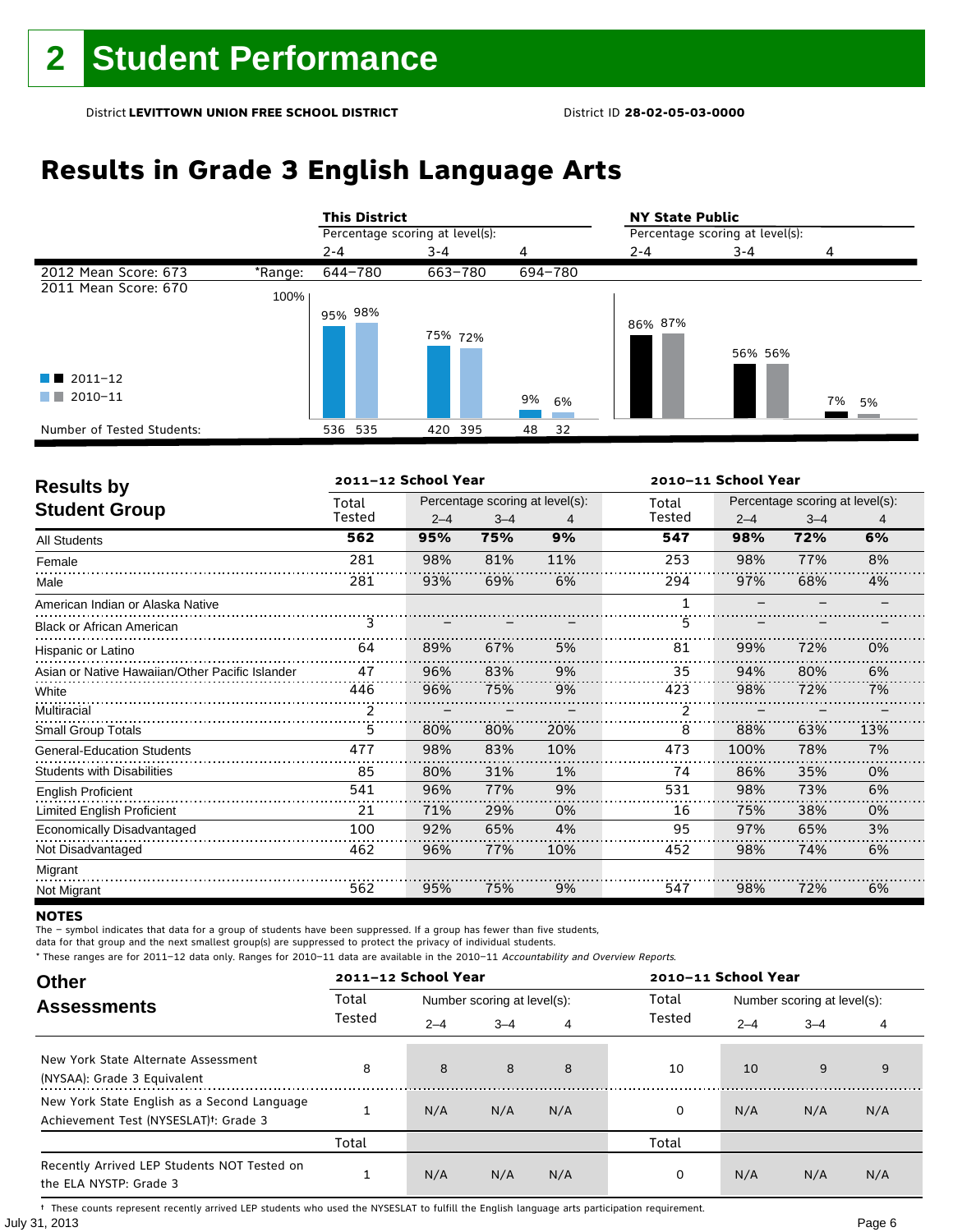## **Results in Grade 3 Mathematics**

|                            |         | <b>This District</b>            |            |           | <b>NY State Public</b>          |         |         |
|----------------------------|---------|---------------------------------|------------|-----------|---------------------------------|---------|---------|
|                            |         | Percentage scoring at level(s): |            |           | Percentage scoring at level(s): |         |         |
|                            |         | $2 - 4$                         | $3 - 4$    | 4         | $2 - 4$                         | $3 - 4$ | 4       |
| 2012 Mean Score: 695       | *Range: | 662-770                         | 684-770    | 707-770   |                                 |         |         |
| 2011 Mean Score: 693       | 100%    |                                 |            |           |                                 |         |         |
|                            |         | 97% 98%                         |            |           | 91% 91%                         |         |         |
|                            |         |                                 | 76% 77%    |           |                                 |         |         |
|                            |         |                                 |            |           |                                 | 61% 60% |         |
| $\blacksquare$ 2011-12     |         |                                 |            |           |                                 |         |         |
| 2010-11<br>a sa Tan        |         |                                 |            | 19% 17%   |                                 |         | 13% 13% |
|                            |         |                                 |            |           |                                 |         |         |
| Number of Tested Students: |         | 550 535                         | 429<br>419 | 106<br>94 |                                 |         |         |

| <b>Results by</b>                               |        | 2011-12 School Year |         |                                 |        | 2010-11 School Year |                                 |     |  |  |
|-------------------------------------------------|--------|---------------------|---------|---------------------------------|--------|---------------------|---------------------------------|-----|--|--|
| <b>Student Group</b>                            | Total  |                     |         | Percentage scoring at level(s): | Total  |                     | Percentage scoring at level(s): |     |  |  |
|                                                 | Tested | $2 - 4$             | $3 - 4$ | 4                               | Tested | $2 - 4$             | $3 - 4$                         | 4   |  |  |
| <b>All Students</b>                             | 566    | 97%                 | 76%     | 19%                             | 547    | 98%                 | 77%                             | 17% |  |  |
| Female                                          | 285    | 97%                 | 74%     | 18%                             | 253    | 97%                 | 74%                             | 16% |  |  |
| Male                                            | 281    | 97%                 | 77%     | 19%                             | 294    | 98%                 | 79%                             | 18% |  |  |
| American Indian or Alaska Native                |        |                     |         |                                 | 1      |                     |                                 |     |  |  |
| <b>Black or African American</b>                | 3      |                     |         |                                 | 5      |                     |                                 |     |  |  |
| Hispanic or Latino                              | 64     | 92%                 | 66%     | 8%                              | 81     | 96%                 | 73%                             | 17% |  |  |
| Asian or Native Hawaiian/Other Pacific Islander | 48     | 98%                 | 88%     | 23%                             | 35     | 100%                | 91%                             | 23% |  |  |
| White                                           | 449    | 98%                 | 76%     | 20%                             | 423    | 98%                 | 76%                             | 17% |  |  |
| Multiracial                                     | 2      |                     |         |                                 |        |                     |                                 |     |  |  |
| <b>Small Group Totals</b>                       | 5      | 80%                 | 60%     | 20%                             | 8      | 100%                | 63%                             | 13% |  |  |
| <b>General-Education Students</b>               | 481    | 99%                 | 83%     | 21%                             | 473    | 99%                 | 80%                             | 19% |  |  |
| <b>Students with Disabilities</b>               | 85     | 88%                 | 36%     | 5%                              | 74     | 89%                 | 53%                             | 7%  |  |  |
| <b>English Proficient</b>                       | 544    | 98%                 | 78%     | 19%                             | 531    | 98%                 | 78%                             | 17% |  |  |
| <b>Limited English Proficient</b>               | 22     | 77%                 | 27%     | 0%                              | 16     | 88%                 | 44%                             | 13% |  |  |
| Economically Disadvantaged                      | 101    | 96%                 | 63%     | 14%                             | 95     | 97%                 | 63%                             | 11% |  |  |
| Not Disadvantaged                               | 465    | 97%                 | 78%     | 20%                             | 452    | 98%                 | 79%                             | 19% |  |  |
| Migrant                                         |        |                     |         |                                 |        |                     |                                 |     |  |  |
| Not Migrant                                     | 566    | 97%                 | 76%     | 19%                             | 547    | 98%                 | 77%                             | 17% |  |  |

#### **NOTES**

The – symbol indicates that data for a group of students have been suppressed. If a group has fewer than five students,

data for that group and the next smallest group(s) are suppressed to protect the privacy of individual students.

| <b>Other</b><br><b>Assessments</b>                                 | 2011-12 School Year |                             |         |   | 2010-11 School Year |                             |         |   |
|--------------------------------------------------------------------|---------------------|-----------------------------|---------|---|---------------------|-----------------------------|---------|---|
|                                                                    | Total               | Number scoring at level(s): |         |   | Total               | Number scoring at level(s): |         |   |
|                                                                    | Tested              | $2 - 4$                     | $3 - 4$ | 4 | Tested              | $2 - 4$                     | $3 - 4$ |   |
| New York State Alternate Assessment<br>(NYSAA): Grade 3 Equivalent | 8                   | 8                           | 8       | 5 | 10                  | 10                          | 10      | 9 |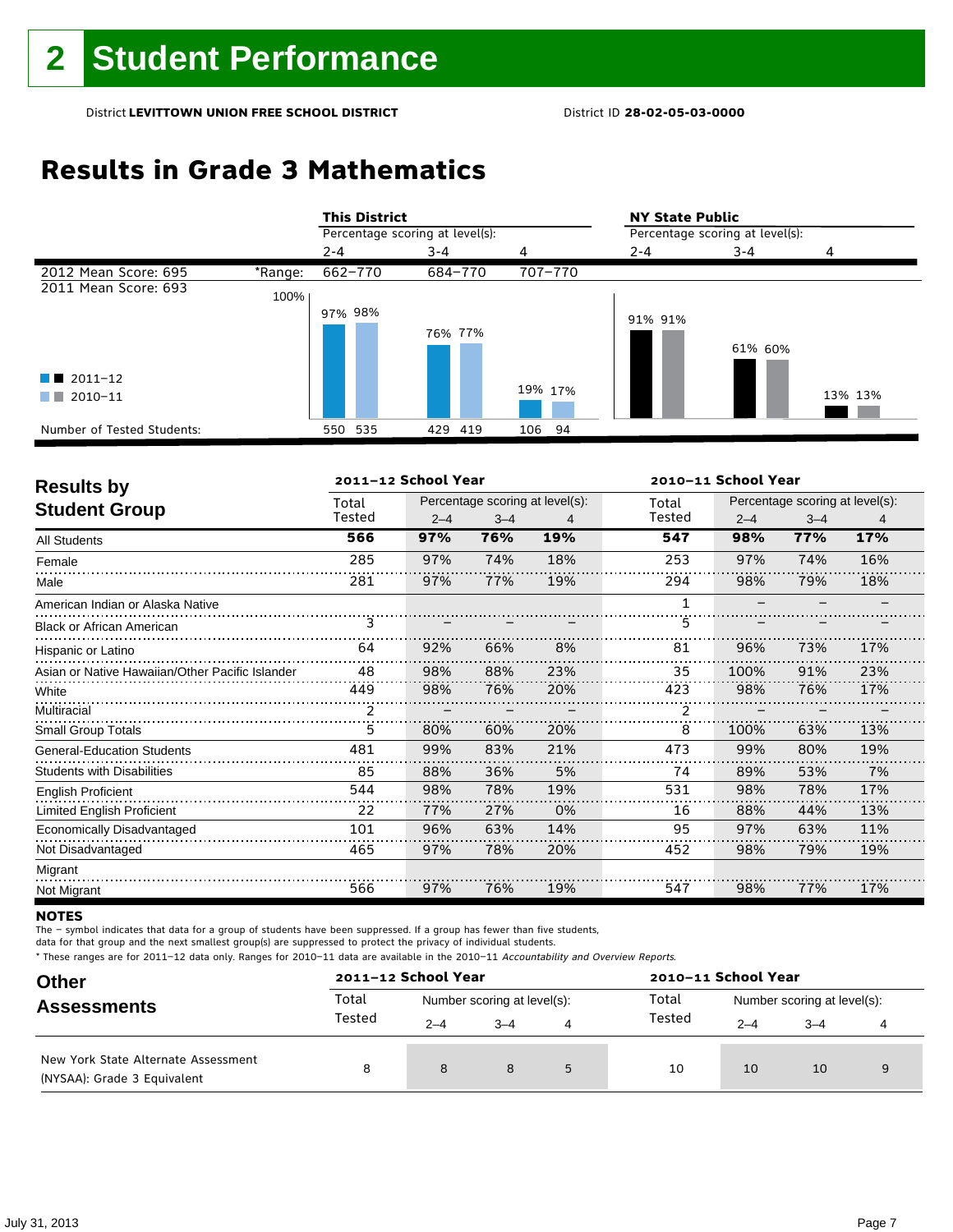## **Results in Grade 4 English Language Arts**

|                            |         | <b>This District</b>            |         |          | <b>NY State Public</b><br>Percentage scoring at level(s): |         |       |  |
|----------------------------|---------|---------------------------------|---------|----------|-----------------------------------------------------------|---------|-------|--|
|                            |         | Percentage scoring at level(s): |         |          |                                                           |         |       |  |
|                            |         | $2 - 4$                         | $3 - 4$ | 4        | $2 - 4$                                                   | $3 - 4$ | 4     |  |
| 2012 Mean Score: 682       | *Range: | 637-775                         | 671-775 | 722-775  |                                                           |         |       |  |
| 2011 Mean Score: 685       | 100%    |                                 |         |          |                                                           |         |       |  |
|                            |         | 99% 98%                         |         |          | 91% 92%                                                   |         |       |  |
|                            |         |                                 | 75% 78% |          |                                                           |         |       |  |
|                            |         |                                 |         |          |                                                           | 59% 57% |       |  |
| $\blacksquare$ 2011-12     |         |                                 |         |          |                                                           |         |       |  |
| 2010-11<br>a kacamatan     |         |                                 |         | 3% 5%    |                                                           |         | 5% 2% |  |
|                            |         |                                 |         |          |                                                           |         |       |  |
| Number of Tested Students: |         | 530 486                         | 404 387 | 24<br>18 |                                                           |         |       |  |

| <b>Results by</b>                               |        | 2011-12 School Year |                                 |    | 2010-11 School Year |         |                                 |     |  |
|-------------------------------------------------|--------|---------------------|---------------------------------|----|---------------------|---------|---------------------------------|-----|--|
| <b>Student Group</b>                            | Total  |                     | Percentage scoring at level(s): |    | Total               |         | Percentage scoring at level(s): |     |  |
|                                                 | Tested | $2 - 4$             | $3 - 4$                         | 4  | Tested              | $2 - 4$ | $3 - 4$                         | 4   |  |
| All Students                                    | 536    | 99%                 | 75%                             | 3% | 494                 | 98%     | 78%                             | 5%  |  |
| Female                                          | 249    | 100%                | 79%                             | 4% | 240                 | 99%     | 79%                             | 5%  |  |
| Male                                            | 287    | 98%                 | 72%                             | 2% | 254                 | 98%     | 78%                             | 4%  |  |
| American Indian or Alaska Native                | 1      |                     |                                 |    |                     |         |                                 |     |  |
| <b>Black or African American</b>                | 4      |                     |                                 |    | 5                   |         |                                 |     |  |
| Hispanic or Latino                              | 79     | 100%                | 73%                             | 1% | 58                  | 100%    | 66%                             | 5%  |  |
| Asian or Native Hawaiian/Other Pacific Islander | 36     | 97%                 | 86%                             | 3% | 39                  | 100%    | 87%                             | 10% |  |
| White                                           | 414    | 99%                 | 75%                             | 4% | 391                 | 98%     | 79%                             | 4%  |  |
| Multiracial                                     | 2      |                     |                                 |    |                     |         |                                 |     |  |
| <b>Small Group Totals</b>                       |        | 100%                | 71%                             | 0% | 6                   | 100%    | 100%                            | 17% |  |
| <b>General-Education Students</b>               | 450    | 100%                | 84%                             | 4% | 414                 | 100%    | 87%                             | 6%  |  |
| <b>Students with Disabilities</b>               | 86     | 95%                 | 30%                             | 0% | 80                  | 90%     | 33%                             | 0%  |  |
| <b>English Proficient</b>                       | 528    | 99%                 | 76%                             | 3% | 481                 | 98%     | 79%                             | 5%  |  |
| Limited English Proficient                      | 8      | 88%                 | 13%                             | 0% | 13                  | 100%    | 54%                             | 0%  |  |
| Economically Disadvantaged                      | 92     | 99%                 | 61%                             | 1% | 55                  | 96%     | 65%                             | 2%  |  |
| Not Disadvantaged                               | 444    | 99%                 | 78%                             | 4% | 439                 | 99%     | 80%                             | 5%  |  |
| Migrant                                         |        |                     |                                 |    |                     |         |                                 |     |  |
| Not Migrant                                     | 536    | 99%                 | 75%                             | 3% | 494                 | 98%     | 78%                             | 5%  |  |

#### **NOTES**

The – symbol indicates that data for a group of students have been suppressed. If a group has fewer than five students,

data for that group and the next smallest group(s) are suppressed to protect the privacy of individual students.

\* These ranges are for 2011–12 data only. Ranges for 2010–11 data are available in the 2010–11 Accountability and Overview Reports.

| <b>Other</b>                                                                                      |        | 2011-12 School Year |                             |     | 2010-11 School Year |                             |         |     |  |
|---------------------------------------------------------------------------------------------------|--------|---------------------|-----------------------------|-----|---------------------|-----------------------------|---------|-----|--|
| <b>Assessments</b>                                                                                | Total  |                     | Number scoring at level(s): |     | Total               | Number scoring at level(s): |         |     |  |
|                                                                                                   | Tested | $2 - 4$             | $3 - 4$                     | 4   | Tested              | $2 - 4$                     | $3 - 4$ | 4   |  |
| New York State Alternate Assessment<br>(NYSAA): Grade 4 Equivalent                                | 9      | 9                   | 9                           | 8   |                     |                             | 6       | 5   |  |
| New York State English as a Second Language<br>Achievement Test (NYSESLAT) <sup>+</sup> : Grade 4 |        | N/A                 | N/A                         | N/A | 0                   | N/A                         | N/A     | N/A |  |
|                                                                                                   | Total  |                     |                             |     | Total               |                             |         |     |  |
| Recently Arrived LEP Students NOT Tested on<br>the ELA NYSTP: Grade 4                             | 2      | N/A                 | N/A                         | N/A | 0                   | N/A                         | N/A     | N/A |  |

July 31, 2013 Page 8 † These counts represent recently arrived LEP students who used the NYSESLAT to fulfill the English language arts participation requirement.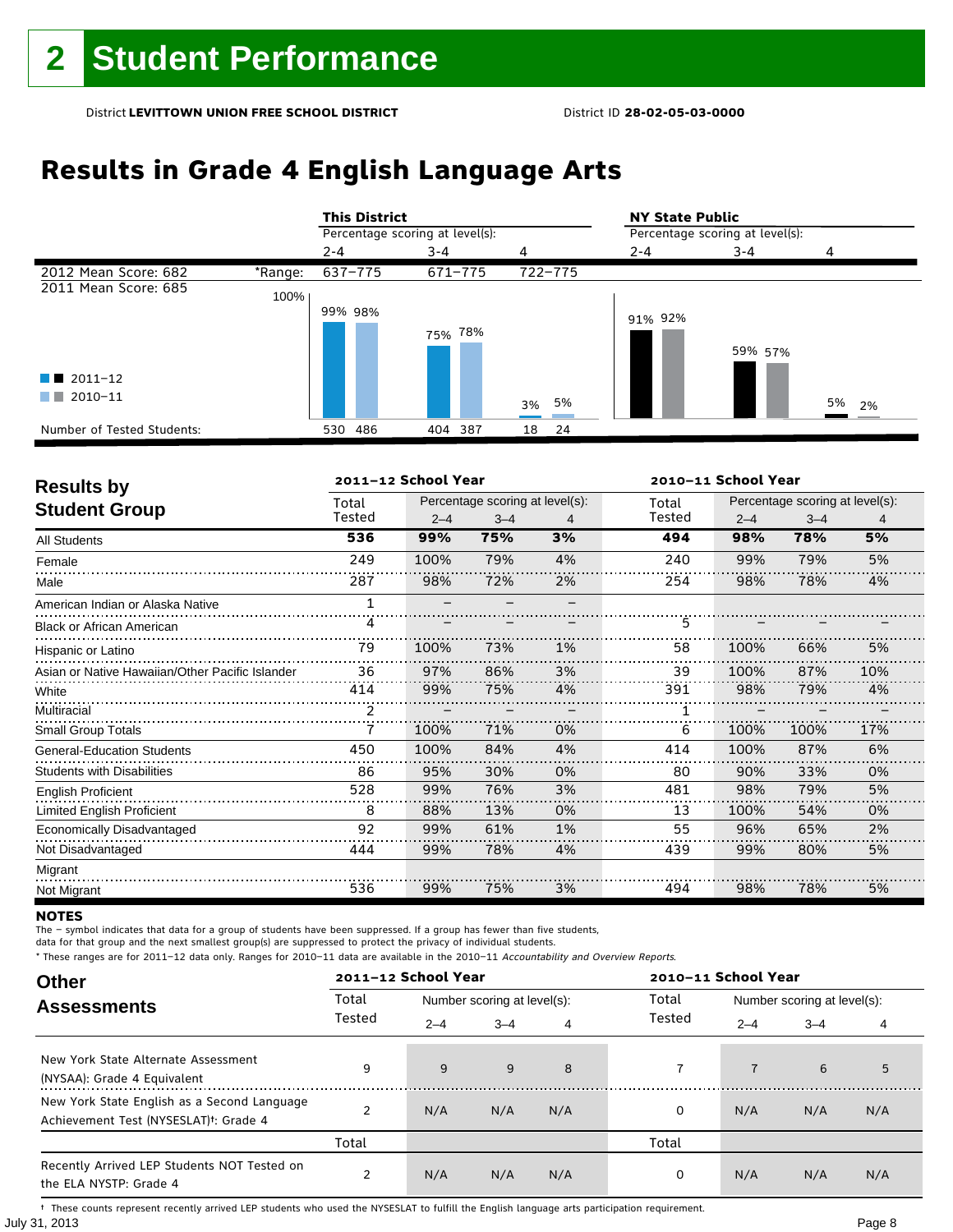## **Results in Grade 4 Mathematics**

|                                              |         | <b>This District</b>            |             |         | <b>NY State Public</b>          |         |         |  |  |
|----------------------------------------------|---------|---------------------------------|-------------|---------|---------------------------------|---------|---------|--|--|
|                                              |         | Percentage scoring at level(s): |             |         | Percentage scoring at level(s): |         |         |  |  |
|                                              |         | $2 - 4$                         | $3 - 4$     | 4       | $2 - 4$                         | $3 - 4$ | 4       |  |  |
| 2012 Mean Score: 701                         | *Range: | 636-800                         | 676-800     | 707-800 |                                 |         |         |  |  |
| 2011 Mean Score: 698                         | 100%    |                                 |             |         |                                 |         |         |  |  |
| $\blacksquare$ 2011-12<br>2010-11<br>and the |         | 100% 99%                        | 83% 82%     | 40% 36% | 95% 94%                         | 69% 67% | 30% 27% |  |  |
| Number of Tested Students:                   |         | 526 483                         | 437<br>-397 | 212 175 |                                 |         |         |  |  |

| <b>Results by</b>                               |              | 2011-12 School Year |                                 |     | 2010-11 School Year |         |                                 |     |
|-------------------------------------------------|--------------|---------------------|---------------------------------|-----|---------------------|---------|---------------------------------|-----|
| <b>Student Group</b>                            | Total        |                     | Percentage scoring at level(s): |     | Total               |         | Percentage scoring at level(s): |     |
|                                                 | Tested       | $2 - 4$             | $3 - 4$                         | 4   | Tested              | $2 - 4$ | $3 - 4$                         | 4   |
| <b>All Students</b>                             | 527          | 100%                | 83%                             | 40% | 487                 | 99%     | 82%                             | 36% |
| Female                                          | 247          | 100%                | 81%                             | 40% | 235                 | 99%     | 81%                             | 37% |
| Male                                            | 280          | 100%                | 84%                             | 41% | 252                 | 99%     | 82%                             | 35% |
| American Indian or Alaska Native                | $\mathbf{1}$ |                     |                                 |     |                     |         |                                 |     |
| <b>Black or African American</b>                | 4            |                     |                                 |     | 5                   |         |                                 |     |
| Hispanic or Latino                              | 79           | 99%                 | 80%                             | 37% | 57                  | 98%     | 74%                             | 23% |
| Asian or Native Hawaiian/Other Pacific Islander | 36           | 100%                | 94%                             | 61% | 39                  | 100%    | 97%                             | 59% |
| White                                           | 405          | 100%                | 83%                             | 39% | 385                 | 99%     | 81%                             | 35% |
| Multiracial                                     | 2            |                     |                                 |     |                     |         |                                 |     |
| <b>Small Group Totals</b>                       | 7            | 100%                | 57%                             | 29% | 6                   | 100%    | 100%                            | 67% |
| <b>General-Education Students</b>               | 451          | 100%                | 87%                             | 45% | 407                 | 100%    | 90%                             | 42% |
| <b>Students with Disabilities</b>               | 76           | 100%                | 58%                             | 14% | 80                  | 96%     | 40%                             | 6%  |
| <b>English Proficient</b>                       | 518          | 100%                | 84%                             | 41% | 474                 | 99%     | 82%                             | 36% |
| Limited English Proficient                      | 9            | 89%                 | 33%                             | 11% | 13                  | 92%     | 69%                             | 23% |
| Economically Disadvantaged                      | 91           | 99%                 | 68%                             | 33% | 54                  | 96%     | 65%                             | 30% |
| Not Disadvantaged                               | 436          | 100%                | 86%                             | 42% | 433                 | 100%    | 84%                             | 37% |
| Migrant                                         |              |                     |                                 |     |                     |         |                                 |     |
| Not Migrant                                     | 527          | 100%                | 83%                             | 40% | 487                 | 99%     | 82%                             | 36% |

#### **NOTES**

The – symbol indicates that data for a group of students have been suppressed. If a group has fewer than five students,

data for that group and the next smallest group(s) are suppressed to protect the privacy of individual students.

| <b>Other</b><br><b>Assessments</b>                                 | 2011-12 School Year |                             |         |   | 2010-11 School Year |                             |         |   |  |
|--------------------------------------------------------------------|---------------------|-----------------------------|---------|---|---------------------|-----------------------------|---------|---|--|
|                                                                    | Total               | Number scoring at level(s): |         |   | Total               | Number scoring at level(s): |         |   |  |
|                                                                    | Tested              | $2 - 4$                     | $3 - 4$ |   | Tested              | $2 - 4$                     | $3 - 4$ |   |  |
| New York State Alternate Assessment<br>(NYSAA): Grade 4 Equivalent | a                   | 9                           | 9       | 8 |                     |                             | 6       | 4 |  |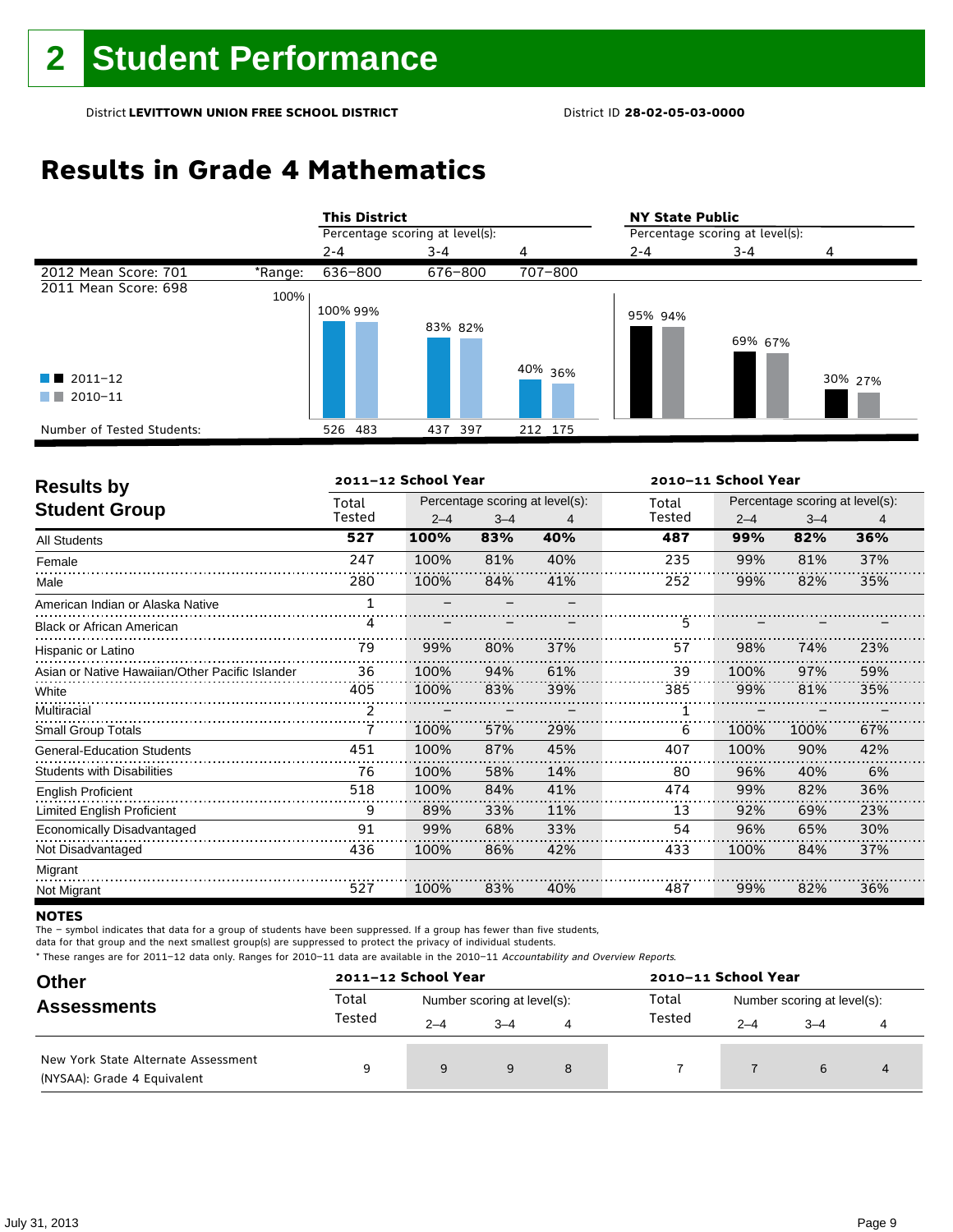## **Results in Grade 4 Science**

|                            |        | <b>This District</b>            |            |            | <b>NY State Public</b>          |         |                    |  |
|----------------------------|--------|---------------------------------|------------|------------|---------------------------------|---------|--------------------|--|
|                            |        | Percentage scoring at level(s): |            |            | Percentage scoring at level(s): |         |                    |  |
|                            |        | $2 - 4$                         | $3 - 4$    | 4          | $2 - 4$                         | $3 - 4$ | 4                  |  |
| 2012 Mean Score: 90        | Range: | $45 - 100$                      | $65 - 100$ | $85 - 100$ |                                 |         |                    |  |
| 2011 Mean Score: 90        | 100%   | 100%100%                        | 98% 98%    |            | 97% 98%                         |         |                    |  |
|                            |        |                                 |            | 81% 80%    |                                 | 89% 88% | 57% <sub>52%</sub> |  |
| $\blacksquare$ 2011-12     |        |                                 |            |            |                                 |         |                    |  |
| 2010-11<br>a kacamatan     |        |                                 |            |            |                                 |         |                    |  |
| Number of Tested Students: |        | 534 494                         | 524 486    | 431 393    |                                 |         |                    |  |

| <b>Results by</b>                               |        | 2011-12 School Year |                                 |     | 2010-11 School Year |         |                                 |      |  |
|-------------------------------------------------|--------|---------------------|---------------------------------|-----|---------------------|---------|---------------------------------|------|--|
| <b>Student Group</b>                            | Total  |                     | Percentage scoring at level(s): |     |                     |         | Percentage scoring at level(s): |      |  |
|                                                 | Tested | $2 - 4$             | $3 - 4$                         | 4   | Tested              | $2 - 4$ | $3 - 4$                         | 4    |  |
| <b>All Students</b>                             | 535    | 100%                | 98%                             | 81% | 494                 | 100%    | 98%                             | 80%  |  |
| Female                                          | 249    | 100%                | 96%                             | 79% | 240                 | 100%    | 98%                             | 80%  |  |
| Male                                            | 286    | 100%                | 99%                             | 82% | 254                 | 100%    | 98%                             | 79%  |  |
| American Indian or Alaska Native                | 1      |                     |                                 |     |                     |         |                                 |      |  |
| <b>Black or African American</b>                | 4      |                     |                                 |     | 5                   |         |                                 |      |  |
| Hispanic or Latino                              | 79     | 99%                 | 96%                             | 76% | 57                  | 100%    | 96%                             | 75%  |  |
| Asian or Native Hawaiian/Other Pacific Islander | 37     | 100%                | 97%                             | 89% | 39                  | 100%    | 97%                             | 85%  |  |
| White                                           | 412    | 100%                | 98%                             | 81% | 392                 | 100%    | 99%                             | 79%  |  |
| Multiracial                                     | 2      |                     |                                 |     |                     |         |                                 |      |  |
| <b>Small Group Totals</b>                       |        | 100%                | 100%                            | 43% | 6                   | 100%    | 100%                            | 100% |  |
| <b>General-Education Students</b>               | 450    | 100%                | 99%                             | 87% | 414                 | 100%    | 99%                             | 86%  |  |
| <b>Students with Disabilities</b>               | 85     | 100%                | 91%                             | 47% | 80                  | 100%    | 94%                             | 44%  |  |
| <b>English Proficient</b>                       | 525    | 100%                | 98%                             | 82% | 481                 | 100%    | 99%                             | 80%  |  |
| Limited English Proficient                      | 10     | 90%                 | 80%                             | 10% | 13                  | 100%    | 85%                             | 62%  |  |
| Economically Disadvantaged                      | 93     | 99%                 | 95%                             | 66% | 55                  | 100%    | 95%                             | 69%  |  |
| Not Disadvantaged                               | 442    | 100%                | 99%                             | 84% | 439                 | 100%    | 99%                             | 81%  |  |
| Migrant                                         |        |                     |                                 |     |                     |         |                                 |      |  |
| Not Migrant                                     | 535    | 100%                | 98%                             | 81% | 494                 | 100%    | 98%                             | 80%  |  |

### **NOTES**

The – symbol indicates that data for a group of students have been suppressed. If a group has fewer than five students,

data for that group and the next smallest group(s) are suppressed to protect the privacy of individual students.

| <b>Other</b><br><b>Assessments</b>                                 |        | 2011-12 School Year         |         |   | 2010-11 School Year |                             |         |   |  |
|--------------------------------------------------------------------|--------|-----------------------------|---------|---|---------------------|-----------------------------|---------|---|--|
|                                                                    | Total  | Number scoring at level(s): |         |   | Total               | Number scoring at level(s): |         |   |  |
|                                                                    | Tested | $2 - 4$                     | $3 - 4$ | 4 | Tested              | $2 - 4$                     | $3 - 4$ |   |  |
| New York State Alternate Assessment<br>(NYSAA): Grade 4 Equivalent | q      | 8                           | 8       | 8 |                     |                             |         | 6 |  |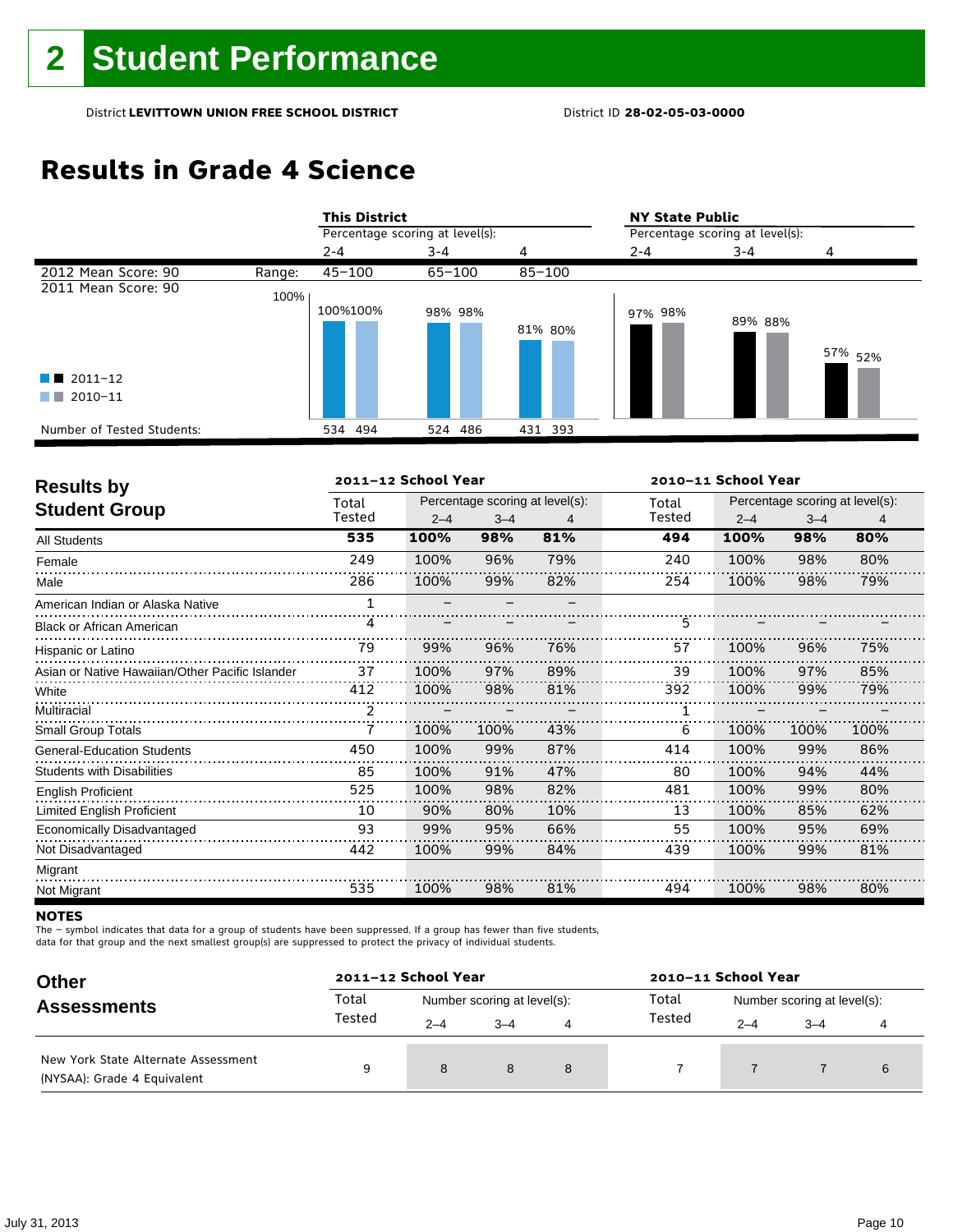## **Results in Grade 5 English Language Arts**

|                            |         | <b>This District</b>            |         |           | <b>NY State Public</b>          |                    |       |  |
|----------------------------|---------|---------------------------------|---------|-----------|---------------------------------|--------------------|-------|--|
|                            |         | Percentage scoring at level(s): |         |           | Percentage scoring at level(s): |                    |       |  |
|                            |         | $2 - 4$                         | $3 - 4$ | 4         | $2 - 4$                         | 3-4                | 4     |  |
| 2012 Mean Score: 677       | *Range: | 648-795                         | 668-795 | 700-795   |                                 |                    |       |  |
| 2011 Mean Score: 678       | 100%    | 97% 98%                         |         |           |                                 |                    |       |  |
|                            |         |                                 | 74% 75% |           | 89% 89%                         | 58% <sub>54%</sub> |       |  |
| $\blacksquare$ 2011-12     |         |                                 |         |           |                                 |                    |       |  |
| 2010-11<br>. .             |         |                                 |         | 11%<br>7% |                                 |                    | 5% 4% |  |
| Number of Tested Students: |         | 546<br>493                      | 376 416 | 60<br>34  |                                 |                    |       |  |

| <b>Results by</b>                               |        | 2011-12 School Year |                                 |     | 2010-11 School Year |         |                                 |     |  |
|-------------------------------------------------|--------|---------------------|---------------------------------|-----|---------------------|---------|---------------------------------|-----|--|
|                                                 | Total  |                     | Percentage scoring at level(s): |     | Total               |         | Percentage scoring at level(s): |     |  |
| <b>Student Group</b>                            | Tested | $2 - 4$             | $3 - 4$                         | 4   | Tested              | $2 - 4$ | $3 - 4$                         | 4   |  |
| <b>All Students</b>                             | 510    | 97%                 | 74%                             | 7%  | 558                 | 98%     | 75%                             | 11% |  |
| Female                                          | 251    | 98%                 | 75%                             | 8%  | 265                 | 98%     | 78%                             | 13% |  |
| Male                                            | 259    | 95%                 | 73%                             | 5%  | 293                 | 97%     | 71%                             | 9%  |  |
| American Indian or Alaska Native                |        |                     |                                 |     |                     |         |                                 |     |  |
| <b>Black or African American</b>                | 6      |                     |                                 |     |                     | 100%    | 86%                             | 14% |  |
| Hispanic or Latino                              | 65     | 94%                 | 65%                             | 3%  | 77                  | 97%     | 60%                             | 9%  |  |
| Asian or Native Hawaiian/Other Pacific Islander | 39     | 100%                | 82%                             | 10% | 35                  | 97%     | 80%                             | 11% |  |
| White                                           | 399    | 97%                 | 74%                             | 7%  | 439                 | 98%     | 77%                             | 11% |  |
| Multiracial                                     |        |                     |                                 |     |                     |         |                                 |     |  |
| <b>Small Group Totals</b>                       |        | 100%                | 100%                            | 14% |                     |         |                                 |     |  |
| <b>General-Education Students</b>               | 423    | 100%                | 83%                             | 8%  | 468                 | 100%    | 82%                             | 12% |  |
| <b>Students with Disabilities</b>               | 87     | 82%                 | 30%                             | 0%  | 90                  | 89%     | 36%                             | 2%  |  |
| <b>English Proficient</b>                       | 502    | 97%                 | 75%                             | 7%  | 547                 | 98%     | 75%                             | 11% |  |
| <b>Limited English Proficient</b>               | 8      | 88%                 | 13%                             | 0%  | 11                  | 91%     | 36%                             | 0%  |  |
| Economically Disadvantaged                      | 77     | 92%                 | 60%                             | 5%  | 91                  | 97%     | 67%                             | 11% |  |
| Not Disadvantaged                               | 433    | 97%                 | 76%                             | 7%  | 467                 | 98%     | 76%                             | 11% |  |
| Migrant                                         |        |                     |                                 |     |                     |         |                                 |     |  |
| Not Migrant                                     | 510    | 97%                 | 74%                             | 7%  | 558                 | 98%     | 75%                             | 11% |  |

### **NOTES**

The – symbol indicates that data for a group of students have been suppressed. If a group has fewer than five students,

data for that group and the next smallest group(s) are suppressed to protect the privacy of individual students.

\* These ranges are for 2011–12 data only. Ranges for 2010–11 data are available in the 2010–11 Accountability and Overview Reports.

| <b>Other</b>                                                                                      |        | 2011-12 School Year |                             |     | 2010-11 School Year |                             |         |     |
|---------------------------------------------------------------------------------------------------|--------|---------------------|-----------------------------|-----|---------------------|-----------------------------|---------|-----|
| <b>Assessments</b>                                                                                | Total  |                     | Number scoring at level(s): |     |                     | Number scoring at level(s): |         |     |
|                                                                                                   | Tested | $2 - 4$             | $3 - 4$                     | 4   | Tested              | $2 - 4$                     | $3 - 4$ | 4   |
| New York State Alternate Assessment<br>(NYSAA): Grade 5 Equivalent                                | 6      | 6                   | 5                           | 5   | 4                   | -                           |         |     |
| New York State English as a Second Language<br>Achievement Test (NYSESLAT) <sup>+</sup> : Grade 5 |        | N/A                 | N/A                         | N/A |                     | N/A                         | N/A     | N/A |
|                                                                                                   | Total  |                     |                             |     | Total               |                             |         |     |
| Recently Arrived LEP Students NOT Tested on<br>the ELA NYSTP: Grade 5                             |        | N/A                 | N/A                         | N/A |                     | N/A                         | N/A     | N/A |

July 31, 2013 Page 11 † These counts represent recently arrived LEP students who used the NYSESLAT to fulfill the English language arts participation requirement.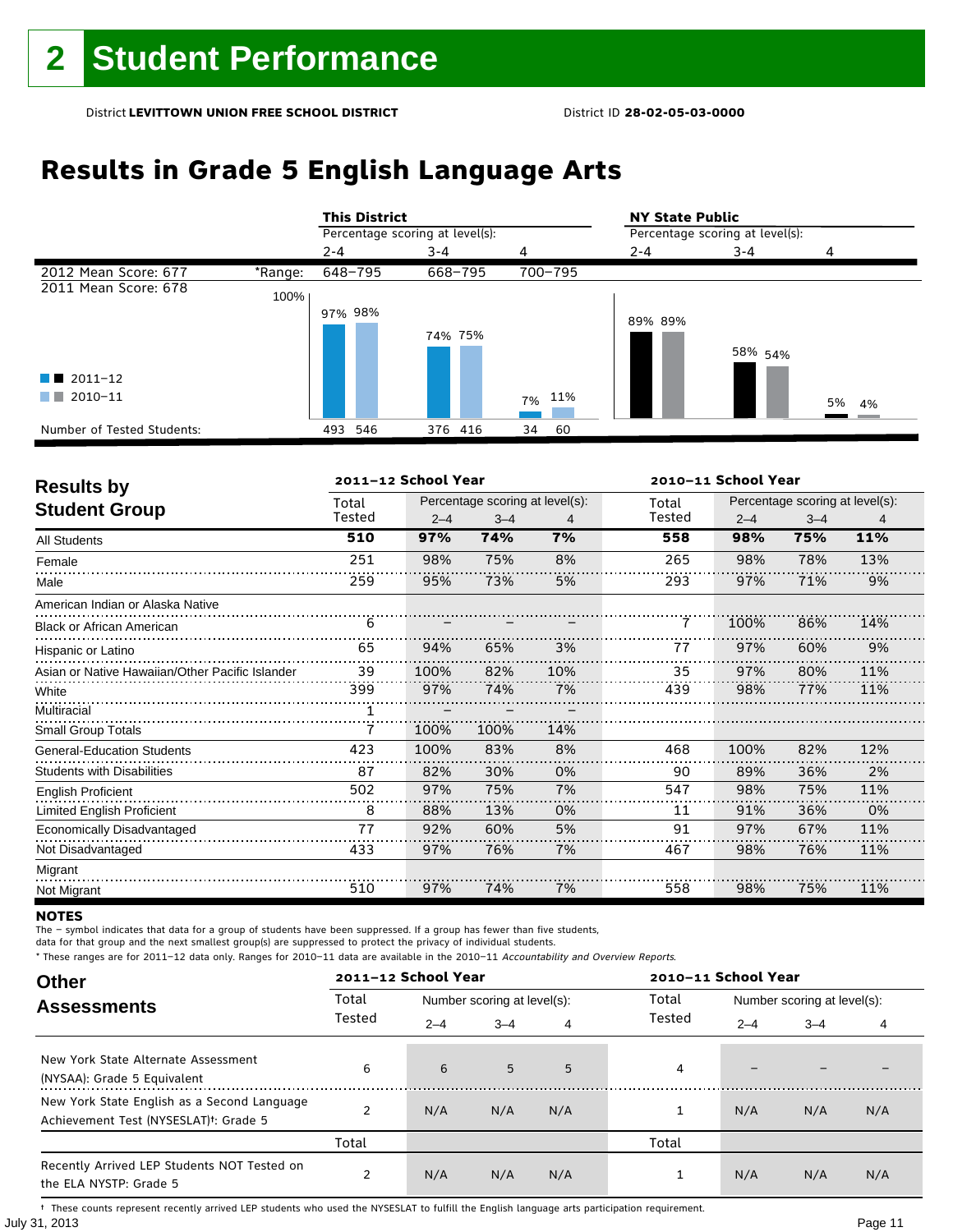## **Results in Grade 5 Mathematics**

|                            |         | <b>This District</b>            |         |         | <b>NY State Public</b>          |         |                    |
|----------------------------|---------|---------------------------------|---------|---------|---------------------------------|---------|--------------------|
|                            |         | Percentage scoring at level(s): |         |         | Percentage scoring at level(s): |         |                    |
|                            |         | $2 - 4$                         | $3 - 4$ | 4       | $2 - 4$                         | $3 - 4$ | 4                  |
| 2012 Mean Score: 696       | *Range: | 640-780                         | 676-780 | 707-780 |                                 |         |                    |
| 2011 Mean Score: 697       | 100%    |                                 |         |         |                                 |         |                    |
|                            |         | 98% 99%                         |         |         | 93% 94%                         |         |                    |
|                            |         |                                 | 78% 81% |         |                                 | 67% 66% |                    |
|                            |         |                                 |         |         |                                 |         |                    |
| $\blacksquare$ 2011-12     |         |                                 |         | 33% 33% |                                 |         | <sup>28%</sup> 23% |
| 2010-11<br>a sa T          |         |                                 |         |         |                                 |         |                    |
| Number of Tested Students: |         | 503 551                         | 402 453 | 171 182 |                                 |         |                    |

| <b>Results by</b>                               |        | 2011-12 School Year |                                 |     | 2010-11 School Year |      |                                                                                                                |     |  |
|-------------------------------------------------|--------|---------------------|---------------------------------|-----|---------------------|------|----------------------------------------------------------------------------------------------------------------|-----|--|
| <b>Student Group</b>                            | Total  |                     | Percentage scoring at level(s): |     | Total               |      | Percentage scoring at level(s):<br>$2 - 4$<br>$3 - 4$<br>81%<br>99%<br>99%<br>79%<br>99%<br>83%<br>100%<br>71% |     |  |
|                                                 | Tested | $2 - 4$             | $3 - 4$                         | 4   | Tested              |      |                                                                                                                | 4   |  |
| <b>All Students</b>                             | 514    | 98%                 | 78%                             | 33% | 557                 |      |                                                                                                                | 33% |  |
| Female                                          | 252    | 98%                 | 77%                             | 33% | 264                 |      |                                                                                                                | 31% |  |
| Male                                            | 262    | 97%                 | 79%                             | 34% | 293                 |      |                                                                                                                | 34% |  |
| American Indian or Alaska Native                |        |                     |                                 |     |                     |      |                                                                                                                |     |  |
| <b>Black or African American</b>                | 6      |                     |                                 |     | 7                   |      |                                                                                                                | 14% |  |
| Hispanic or Latino                              | 66     | 95%                 | 70%                             | 21% | 76                  | 99%  | 78%                                                                                                            | 24% |  |
| Asian or Native Hawaiian/Other Pacific Islander | 40     | 100%                | 98%                             | 65% | 36                  | 97%  | 86%                                                                                                            | 56% |  |
| White                                           | 401    | 98%                 | 77%                             | 31% | 438                 | 99%  | 82%                                                                                                            | 33% |  |
| Multiracial                                     | 1      |                     |                                 |     |                     |      |                                                                                                                |     |  |
| <b>Small Group Totals</b>                       | 7      | 100%                | 100%                            | 71% |                     |      |                                                                                                                |     |  |
| <b>General-Education Students</b>               | 427    | 100%                | 88%                             | 40% | 467                 | 100% | 87%                                                                                                            | 37% |  |
| <b>Students with Disabilities</b>               | 87     | 89%                 | 30%                             | 1%  | 90                  | 94%  | 50%                                                                                                            | 10% |  |
| <b>English Proficient</b>                       | 504    | 98%                 | 79%                             | 34% | 545                 | 99%  | 82%                                                                                                            | 33% |  |
| <b>Limited English Proficient</b>               | 10     | 90%                 | 40%                             | 0%  | 12                  | 92%  | 50%                                                                                                            | 8%  |  |
| Economically Disadvantaged                      | 80     | 96%                 | 66%                             | 21% | 92                  | 97%  | 70%                                                                                                            | 24% |  |
| Not Disadvantaged                               | 434    | 98%                 | 80%                             | 35% | 465                 | 99%  | 84%                                                                                                            | 34% |  |
| Migrant                                         |        |                     |                                 |     |                     |      |                                                                                                                |     |  |
| Not Migrant                                     | 514    | 98%                 | 78%                             | 33% | 557                 | 99%  | 81%                                                                                                            | 33% |  |

#### **NOTES**

The – symbol indicates that data for a group of students have been suppressed. If a group has fewer than five students,

data for that group and the next smallest group(s) are suppressed to protect the privacy of individual students.

| <b>Other</b>                                                       | 2011-12 School Year |         |                             |   | 2010-11 School Year |                             |         |  |
|--------------------------------------------------------------------|---------------------|---------|-----------------------------|---|---------------------|-----------------------------|---------|--|
| <b>Assessments</b>                                                 | Total               |         | Number scoring at level(s): |   | Total               | Number scoring at level(s): |         |  |
|                                                                    | Tested              | $2 - 4$ | $3 - 4$                     | 4 | Tested              | $2 - 4$                     | $3 - 4$ |  |
| New York State Alternate Assessment<br>(NYSAA): Grade 5 Equivalent | 6                   | 5       | 5                           |   | 5                   | 4                           |         |  |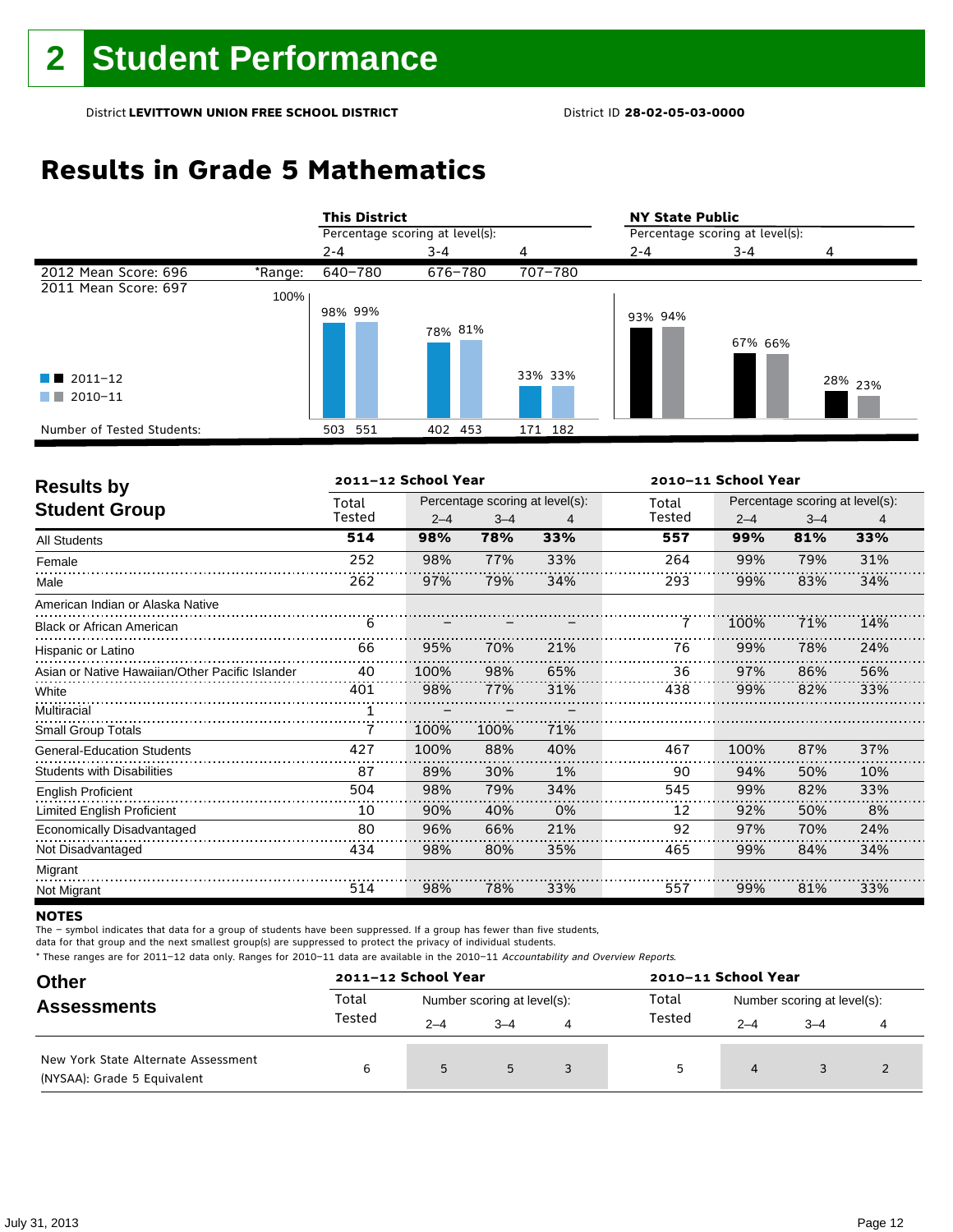## **Results in Grade 6 English Language Arts**

|                            |         | <b>This District</b>            |         |          | <b>NY State Public</b>          |         |       |  |
|----------------------------|---------|---------------------------------|---------|----------|---------------------------------|---------|-------|--|
|                            |         | Percentage scoring at level(s): |         |          | Percentage scoring at level(s): |         |       |  |
|                            |         | $2 - 4$                         | $3 - 4$ | 4        | $2 - 4$                         | $3 - 4$ | 4     |  |
| 2012 Mean Score: 670       | *Range: | 644-785                         | 662-785 | 694-785  |                                 |         |       |  |
| 2011 Mean Score: 669       | 100%    |                                 |         |          |                                 |         |       |  |
|                            |         | 97% 96%                         | 73% 75% |          | 89% 88%                         | 56% 56% |       |  |
| $\blacksquare$ 2011-12     |         |                                 |         |          |                                 |         |       |  |
| 2010-11                    |         |                                 |         | 4% 3%    |                                 |         | 2% 4% |  |
| Number of Tested Students: |         | 548 545                         | 414 422 | 19<br>24 |                                 |         |       |  |

|                                                 |        | 2011-12 School Year |                                 |    |        | 2010-11 School Year |                                 |    |
|-------------------------------------------------|--------|---------------------|---------------------------------|----|--------|---------------------|---------------------------------|----|
|                                                 | Total  |                     | Percentage scoring at level(s): |    | Total  |                     | Percentage scoring at level(s): |    |
| <b>Results by</b><br><b>Student Group</b>       | Tested | $2 - 4$             | $3 - 4$                         | 4  | Tested | $2 - 4$             | $3 - 4$                         | 4  |
| <b>All Students</b>                             | 565    | 97%                 | 73%                             | 4% | 565    | 96%                 | 75%                             | 3% |
| Female                                          | 269    | 99%                 | 78%                             | 4% | 283    | 98%                 | 79%                             | 2% |
| Male                                            | 296    | 95%                 | 69%                             | 4% | 282    | 95%                 | 71%                             | 4% |
| American Indian or Alaska Native                |        |                     |                                 |    |        |                     |                                 |    |
| <b>Black or African American</b>                | 9      |                     |                                 |    | 4      |                     |                                 |    |
| Hispanic or Latino                              | 81     | 98%                 | 63%                             | 2% | 64     | 97%                 | 67%                             | 3% |
| Asian or Native Hawaiian/Other Pacific Islander | 40     | 98%                 | 73%                             | 3% | 37     | 95%                 | 84%                             | 3% |
| White                                           | 432    | 97%                 | 75%                             | 5% | 459    | 97%                 | 75%                             | 3% |
| Multiracial                                     | 3      |                     |                                 |    |        |                     |                                 |    |
| <b>Small Group Totals</b>                       | 12     | 100%                | 75%                             | 0% | 5      | 80%                 | 40%                             | 0% |
| <b>General-Education Students</b>               | 472    | 100%                | 83%                             | 5% | 465    | 100%                | 81%                             | 4% |
| <b>Students with Disabilities</b>               | 93     | 82%                 | 22%                             | 0% | 100    | 82%                 | 44%                             | 1% |
| <b>English Proficient</b>                       | 559    | 97%                 | 74%                             | 4% | 561    |                     |                                 |    |
| <b>Limited English Proficient</b>               | 6      | 100%                | 17%                             | 0% | 4      |                     |                                 |    |
| Economically Disadvantaged                      | 111    | 95%                 | 62%                             | 2% | 92     | 95%                 | 65%                             | 1% |
| Not Disadvantaged                               | 454    | 97%                 | 76%                             | 5% | 473    | 97%                 | 77%                             | 4% |
| Migrant                                         |        |                     |                                 |    |        |                     |                                 |    |
| Not Migrant                                     | 565    | 97%                 | 73%                             | 4% | 565    | 96%                 | 75%                             | 3% |

### **NOTES**

The – symbol indicates that data for a group of students have been suppressed. If a group has fewer than five students,

data for that group and the next smallest group(s) are suppressed to protect the privacy of individual students.

\* These ranges are for 2011–12 data only. Ranges for 2010–11 data are available in the 2010–11 Accountability and Overview Reports.

| <b>Other</b>                                                                                      |        | 2011-12 School Year |                             |     | 2010-11 School Year |                             |         |     |
|---------------------------------------------------------------------------------------------------|--------|---------------------|-----------------------------|-----|---------------------|-----------------------------|---------|-----|
| <b>Assessments</b>                                                                                | Total  |                     | Number scoring at level(s): |     |                     | Number scoring at level(s): |         |     |
|                                                                                                   | Tested | $2 - 4$             | $3 - 4$                     | 4   | Tested              | $2 - 4$                     | $3 - 4$ | 4   |
| New York State Alternate Assessment<br>(NYSAA): Grade 6 Equivalent                                | 4      |                     |                             |     |                     | 5                           | 5       | 3   |
| New York State English as a Second Language<br>Achievement Test (NYSESLAT) <sup>†</sup> : Grade 6 |        | N/A                 | N/A                         | N/A | 5                   | N/A                         | N/A     | N/A |
|                                                                                                   | Total  |                     |                             |     | Total               |                             |         |     |
| Recently Arrived LEP Students NOT Tested on<br>the ELA NYSTP: Grade 6                             |        | N/A                 | N/A                         | N/A | 5                   | N/A                         | N/A     | N/A |

July 31, 2013 Page 13 † These counts represent recently arrived LEP students who used the NYSESLAT to fulfill the English language arts participation requirement.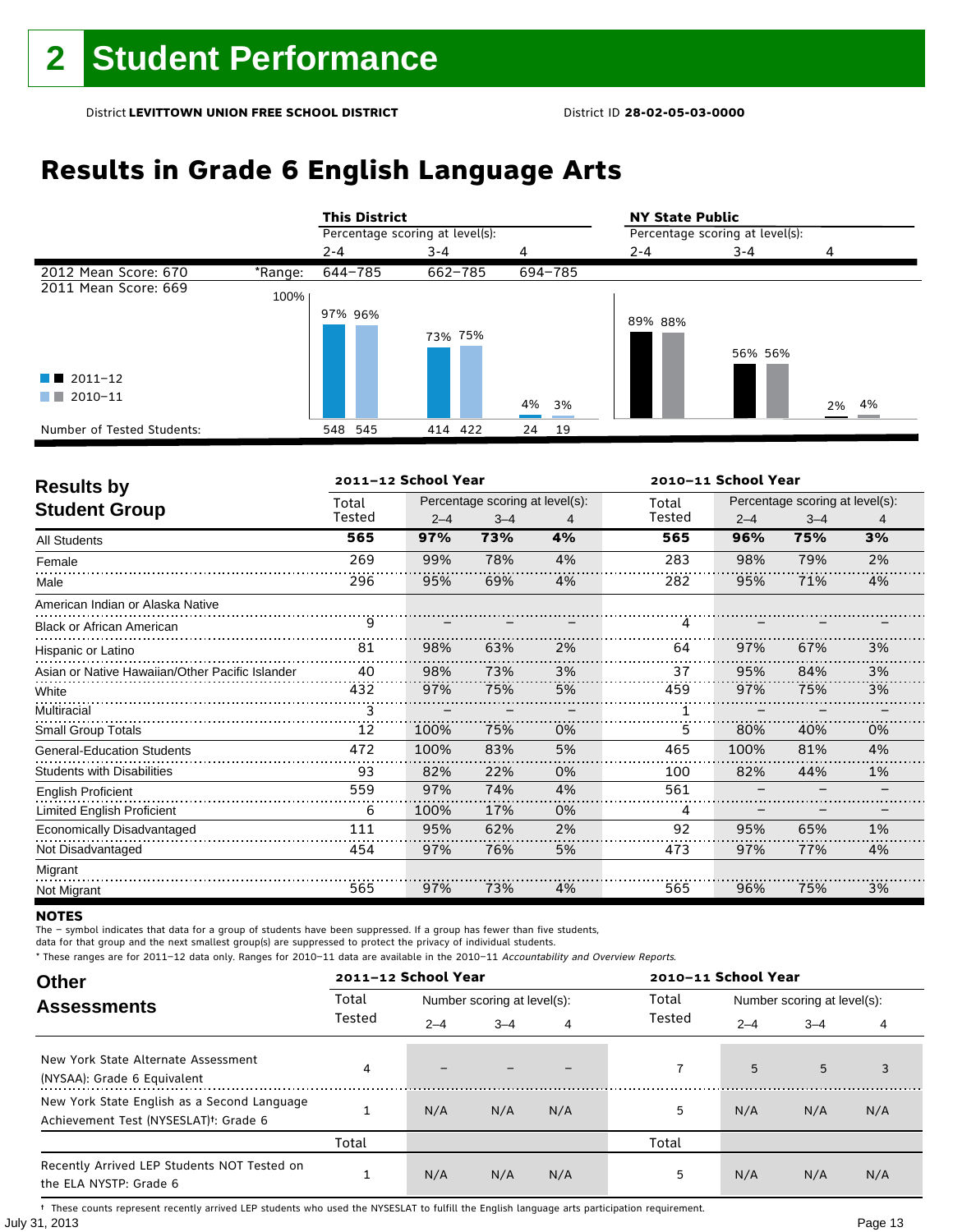## **Results in Grade 6 Mathematics**

|                            |         | <b>This District</b>            |         |                    | <b>NY State Public</b>          |         |                    |  |
|----------------------------|---------|---------------------------------|---------|--------------------|---------------------------------|---------|--------------------|--|
|                            |         | Percentage scoring at level(s): |         |                    | Percentage scoring at level(s): |         |                    |  |
|                            |         | $2 - 4$                         | $3 - 4$ | 4                  | $2 - 4$                         | $3 - 4$ | 4                  |  |
| 2012 Mean Score: 690       | *Range: | 640-780                         | 674-780 | 700-780            |                                 |         |                    |  |
| 2011 Mean Score: 688       | 100%    |                                 |         |                    |                                 |         |                    |  |
|                            |         | 98% 97%                         |         |                    | 92% 92%                         |         |                    |  |
|                            |         |                                 | 79% 76% |                    |                                 | 65% 63% |                    |  |
|                            |         |                                 |         |                    |                                 |         |                    |  |
| $\blacksquare$ 2011-12     |         |                                 |         | 34% <sub>29%</sub> |                                 |         | 31% <sub>26%</sub> |  |
| 2010-11<br>and the         |         |                                 |         |                    |                                 |         |                    |  |
|                            |         |                                 |         |                    |                                 |         |                    |  |
| Number of Tested Students: |         | 558 557                         | 450 437 | 166<br>193         |                                 |         |                    |  |

| <b>Results by</b>                               |        | 2011-12 School Year |         |                                 | 2010-11 School Year |     |                                                                                                                                                                                                                                                          |     |  |
|-------------------------------------------------|--------|---------------------|---------|---------------------------------|---------------------|-----|----------------------------------------------------------------------------------------------------------------------------------------------------------------------------------------------------------------------------------------------------------|-----|--|
| <b>Student Group</b>                            | Total  |                     |         | Percentage scoring at level(s): | Total               |     | Percentage scoring at level(s):<br>$2 - 4$<br>$3 - 4$<br>4<br>29%<br>97%<br>76%<br>98%<br>78%<br>29%<br>96%<br>75%<br>29%<br>96%<br>63%<br>21%<br>100%<br>87%<br>45%<br>97%<br>78%<br>29%<br>80%<br>60%<br>40%<br>32%<br>99%<br>85%<br>87%<br>35%<br>13% |     |  |
|                                                 | Tested | $2 - 4$             | $3 - 4$ | 4                               | Tested              |     |                                                                                                                                                                                                                                                          |     |  |
| <b>All Students</b>                             | 571    | 98%                 | 79%     | 34%                             | 573                 |     |                                                                                                                                                                                                                                                          |     |  |
| Female                                          | 270    | 100%                | 80%     | 31%                             | 287                 |     |                                                                                                                                                                                                                                                          |     |  |
| Male                                            | 301    | 96%                 | 78%     | 36%                             | 286                 |     |                                                                                                                                                                                                                                                          |     |  |
| American Indian or Alaska Native                |        |                     |         |                                 |                     |     |                                                                                                                                                                                                                                                          |     |  |
| <b>Black or African American</b>                | 9      |                     |         |                                 | 4                   |     |                                                                                                                                                                                                                                                          |     |  |
| Hispanic or Latino                              | 82     | 96%                 | 67%     | 27%                             | 67                  |     |                                                                                                                                                                                                                                                          |     |  |
| Asian or Native Hawaiian/Other Pacific Islander | 40     | 100%                | 90%     | 45%                             | 38                  |     |                                                                                                                                                                                                                                                          |     |  |
| White                                           | 437    | 98%                 | 80%     | 34%                             | 463                 |     |                                                                                                                                                                                                                                                          |     |  |
| Multiracial                                     | 3      |                     |         |                                 |                     |     |                                                                                                                                                                                                                                                          |     |  |
| <b>Small Group Totals</b>                       | 12     | 100%                | 83%     | 25%                             | 5                   |     |                                                                                                                                                                                                                                                          |     |  |
| <b>General-Education Students</b>               | 477    | 100%                | 87%     | 39%                             | 473                 |     |                                                                                                                                                                                                                                                          |     |  |
| <b>Students with Disabilities</b>               | 94     | 87%                 | 36%     | 5%                              | 100                 |     |                                                                                                                                                                                                                                                          |     |  |
| <b>English Proficient</b>                       | 564    | 98%                 | 79%     | 34%                             | 564                 | 97% | 77%                                                                                                                                                                                                                                                      | 29% |  |
| <b>Limited English Proficient</b>               | 7      | 100%                | 29%     | 14%                             | 9                   | 89% | 33%                                                                                                                                                                                                                                                      | 11% |  |
| Economically Disadvantaged                      | 113    | 96%                 | 65%     | 21%                             | 96                  | 94% | 65%                                                                                                                                                                                                                                                      | 23% |  |
| Not Disadvantaged                               | 458    | 98%                 | 82%     | 37%                             | 477                 | 98% | 79%                                                                                                                                                                                                                                                      | 30% |  |
| Migrant                                         |        |                     |         |                                 |                     |     |                                                                                                                                                                                                                                                          |     |  |
| Not Migrant                                     | 571    | 98%                 | 79%     | 34%                             | 573                 | 97% | 76%                                                                                                                                                                                                                                                      | 29% |  |

### **NOTES**

The – symbol indicates that data for a group of students have been suppressed. If a group has fewer than five students,

data for that group and the next smallest group(s) are suppressed to protect the privacy of individual students.

| <b>Other</b>                                                       |        | 2011-12 School Year |                             |     | 2010-11 School Year |         |                             |  |
|--------------------------------------------------------------------|--------|---------------------|-----------------------------|-----|---------------------|---------|-----------------------------|--|
| <b>Assessments</b>                                                 | Total  |                     | Number scoring at level(s): |     | Total               |         | Number scoring at level(s): |  |
|                                                                    | Tested | $2 - 4$             | $3 - 4$                     | 4   | Tested              | $2 - 4$ | $-4$                        |  |
| New York State Alternate Assessment<br>(NYSAA): Grade 6 Equivalent | 4      | $-$                 |                             | $-$ |                     |         |                             |  |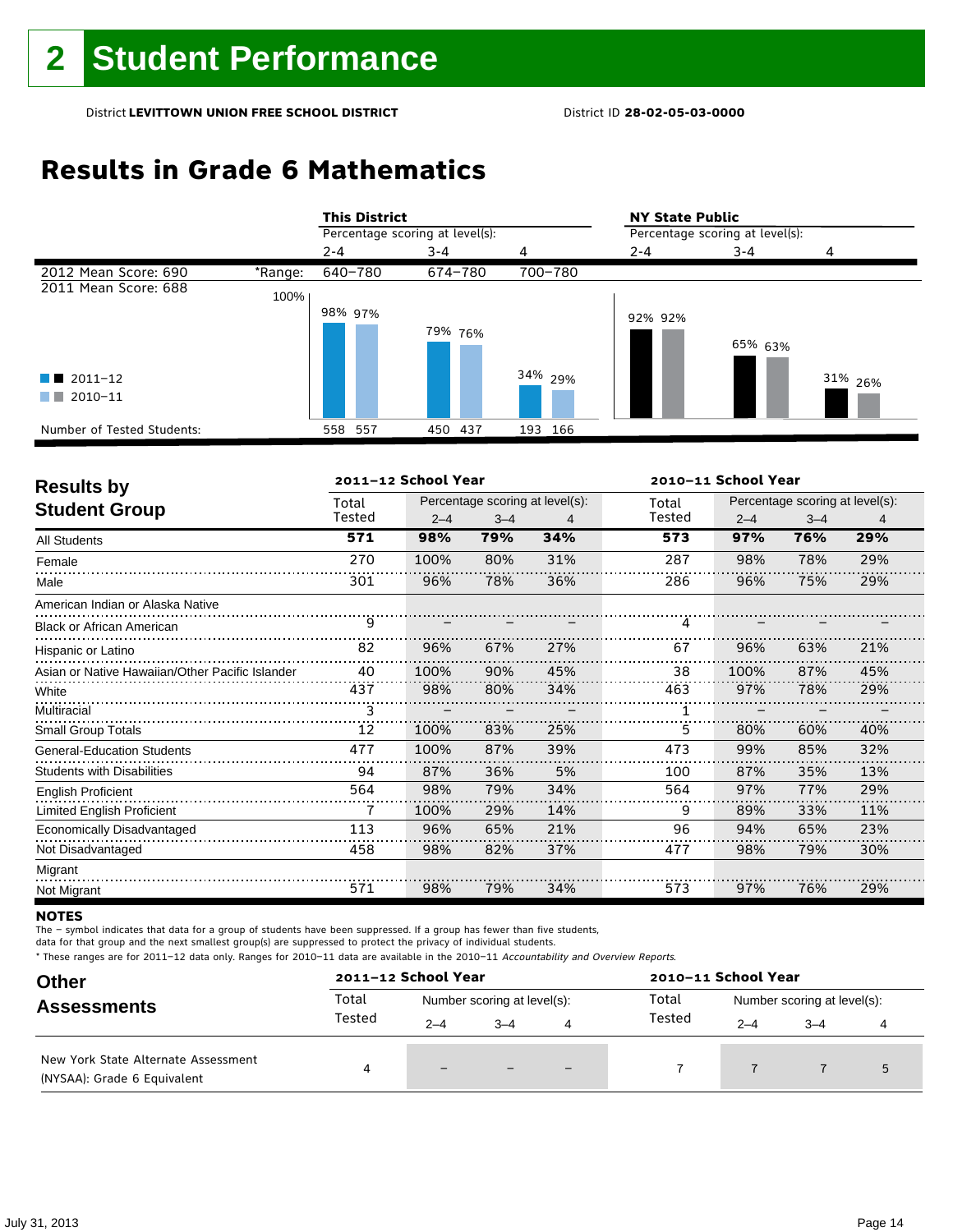## **Results in Grade 7 English Language Arts**

|                            |         | <b>This District</b>            |                    |          | <b>NY State Public</b>          |         |       |  |
|----------------------------|---------|---------------------------------|--------------------|----------|---------------------------------|---------|-------|--|
|                            |         | Percentage scoring at level(s): |                    |          | Percentage scoring at level(s): |         |       |  |
|                            |         | $2 - 4$                         | $3 - 4$            |          | $2 - 4$                         | $3 - 4$ | Δ     |  |
| 2012 Mean Score: 668       | *Range: | 642-790                         | 665-790            | 698-790  |                                 |         |       |  |
| 2011 Mean Score: 668       | 100%    |                                 |                    |          |                                 |         |       |  |
|                            |         | 97% 97%                         | 62% <sub>58%</sub> |          | 92% 91%                         | 52% 48% |       |  |
| $\blacksquare$ 2011-12     |         |                                 |                    |          |                                 |         |       |  |
| 2010-11<br>a sa T          |         |                                 |                    | 3% 3%    |                                 |         | 4% 4% |  |
| Number of Tested Students: |         | 560 549                         | 357 329            | 19<br>15 |                                 |         |       |  |

|                                                 |        | 2011-12 School Year |                                 |    |        | 2010-11 School Year |                                 |    |
|-------------------------------------------------|--------|---------------------|---------------------------------|----|--------|---------------------|---------------------------------|----|
|                                                 | Total  |                     | Percentage scoring at level(s): |    | Total  |                     | Percentage scoring at level(s): |    |
| <b>Results by</b><br><b>Student Group</b>       | Tested | $2 - 4$             | $3 - 4$                         | 4  | Tested | $2 - 4$             | $3 - 4$                         | 4  |
| <b>All Students</b>                             | 576    | 97%                 | 62%                             | 3% | 567    | 97%                 | 58%                             | 3% |
| Female                                          | 283    | 99%                 | 69%                             | 4% | 264    | 98%                 | 63%                             | 4% |
| Male                                            | 293    | 96%                 | 55%                             | 2% | 303    | 96%                 | 54%                             | 3% |
| American Indian or Alaska Native                |        |                     |                                 |    |        |                     |                                 |    |
| <b>Black or African American</b>                | 4      |                     |                                 |    | 6      |                     |                                 |    |
| Hispanic or Latino                              | 72     | 99%                 | 56%                             | 0% | 63     | 95%                 | 41%                             | 2% |
| Asian or Native Hawaiian/Other Pacific Islander | 40     | 98%                 | 70%                             | 5% | 37     | 100%                | 81%                             | 3% |
| White                                           | 458    | 97%                 | 63%                             | 3% | 460    | 97%                 | 59%                             | 4% |
| Multiracial                                     | 2      |                     |                                 |    |        |                     |                                 |    |
| <b>Small Group Totals</b>                       | 6      | 83%                 | 17%                             | 0% |        | 86%                 | 29%                             | 0% |
| <b>General-Education Students</b>               | 478    | 100%                | 71%                             | 3% | 456    | 100%                | 69%                             | 4% |
| <b>Students with Disabilities</b>               | 98     | 85%                 | 18%                             | 0% | 111    | 85%                 | 14%                             | 1% |
| <b>English Proficient</b>                       | 569    | 97%                 | 63%                             | 3% | 566    |                     |                                 |    |
| <b>Limited English Proficient</b>               | 7      | 86%                 | 0%                              | 0% | 1      |                     |                                 |    |
| Economically Disadvantaged                      | 110    | 97%                 | 48%                             | 2% | 87     | 98%                 | 40%                             | 1% |
| Not Disadvantaged                               | 466    | 97%                 | 65%                             | 3% | 480    | 97%                 | 61%                             | 4% |
| Migrant                                         |        |                     |                                 |    |        |                     |                                 |    |
| Not Migrant                                     | 576    | 97%                 | 62%                             | 3% | 567    | 97%                 | 58%                             | 3% |

#### **NOTES**

The – symbol indicates that data for a group of students have been suppressed. If a group has fewer than five students,

data for that group and the next smallest group(s) are suppressed to protect the privacy of individual students.

\* These ranges are for 2011–12 data only. Ranges for 2010–11 data are available in the 2010–11 Accountability and Overview Reports.

| <b>Other</b>                                                                                      |        | 2011-12 School Year |                             |     | 2010-11 School Year |                             |         |                |  |
|---------------------------------------------------------------------------------------------------|--------|---------------------|-----------------------------|-----|---------------------|-----------------------------|---------|----------------|--|
| <b>Assessments</b>                                                                                | Total  |                     | Number scoring at level(s): |     | Total               | Number scoring at level(s): |         |                |  |
|                                                                                                   | Tested | $2 - 4$             | $3 - 4$                     | 4   | Tested              | $2 - 4$                     | $3 - 4$ | 4              |  |
| New York State Alternate Assessment<br>(NYSAA): Grade 7 Equivalent                                |        |                     |                             | 5   | 5                   | 5                           | 5       | $\overline{4}$ |  |
| New York State English as a Second Language<br>Achievement Test (NYSESLAT) <sup>+</sup> : Grade 7 |        | N/A                 | N/A                         | N/A | 2                   | N/A                         | N/A     | N/A            |  |
|                                                                                                   | Total  |                     |                             |     | Total               |                             |         |                |  |
| Recently Arrived LEP Students NOT Tested on<br>the ELA NYSTP: Grade 7                             | 2      | N/A                 | N/A                         | N/A | 2                   | N/A                         | N/A     | N/A            |  |

July 31, 2013 Page 15 † These counts represent recently arrived LEP students who used the NYSESLAT to fulfill the English language arts participation requirement.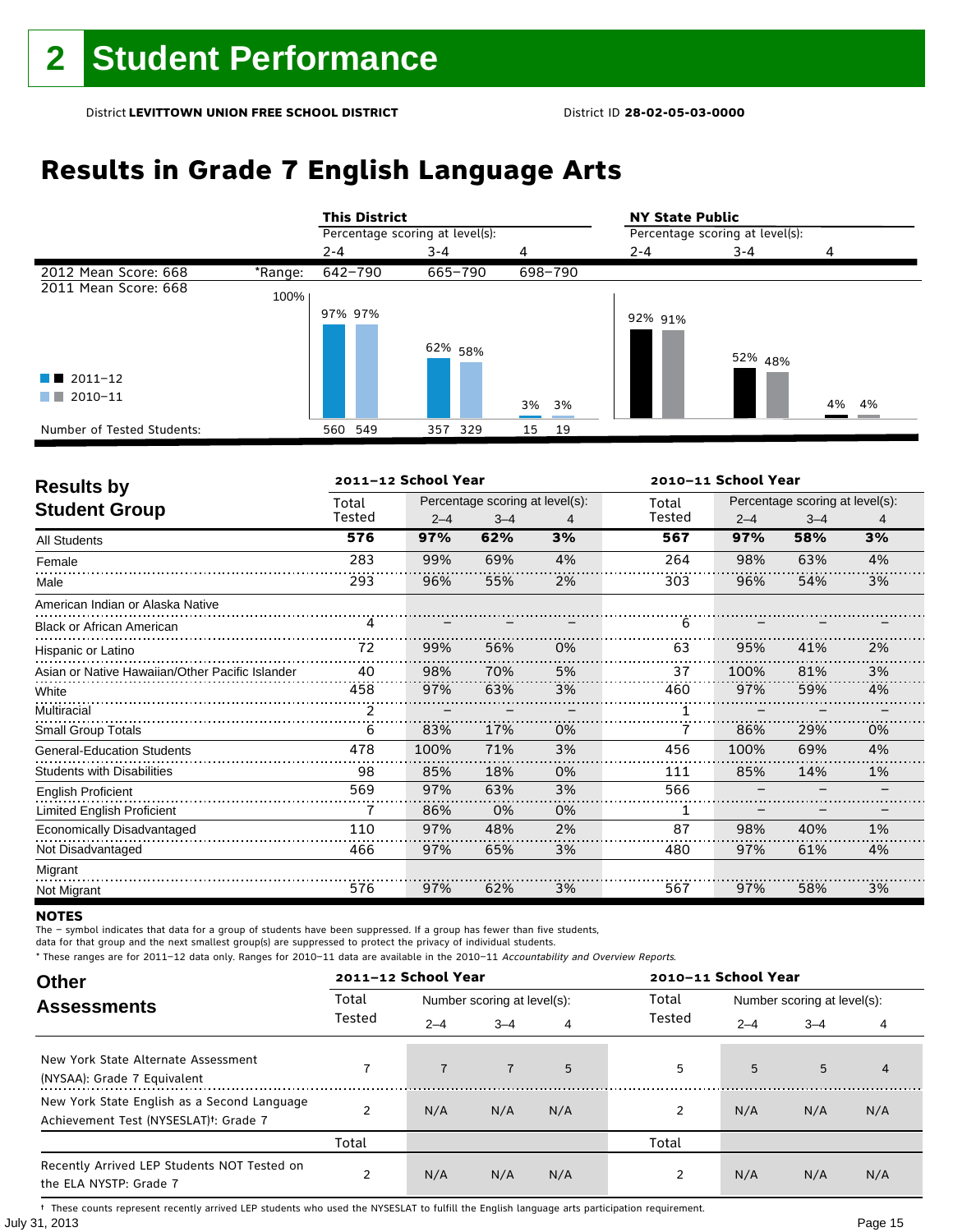## **Results in Grade 7 Mathematics**

|                            |         | <b>This District</b>            |         |         | <b>NY State Public</b><br>Percentage scoring at level(s): |         |         |  |
|----------------------------|---------|---------------------------------|---------|---------|-----------------------------------------------------------|---------|---------|--|
|                            |         | Percentage scoring at level(s): |         |         |                                                           |         |         |  |
|                            |         | $2 - 4$                         | $3 - 4$ | 4       | $2 - 4$                                                   | $3 - 4$ | 4       |  |
| 2012 Mean Score: 685       | *Range: | 639-800                         | 670-800 | 694-800 |                                                           |         |         |  |
| 2011 Mean Score: 687       | 100%    |                                 |         |         |                                                           |         |         |  |
|                            |         | 98% 97%                         |         |         | 91% 92%                                                   |         |         |  |
|                            |         |                                 | 80% 80% |         |                                                           | 65% 65% |         |  |
|                            |         |                                 |         |         |                                                           |         |         |  |
| $\blacksquare$ 2011-12     |         |                                 |         | 36% 36% |                                                           |         | 31% 30% |  |
| 2010-11<br>a sa T          |         |                                 |         |         |                                                           |         |         |  |
|                            |         |                                 |         |         |                                                           |         |         |  |
| Number of Tested Students: |         | 563 556                         | 459 460 | 206 204 |                                                           |         |         |  |

| <b>Results by</b>                               |        | 2011-12 School Year |                                 |     | 2010-11 School Year |                                 |         |     |
|-------------------------------------------------|--------|---------------------|---------------------------------|-----|---------------------|---------------------------------|---------|-----|
| <b>Student Group</b>                            | Total  |                     | Percentage scoring at level(s): |     | Total               | Percentage scoring at level(s): |         |     |
|                                                 | Tested | $2 - 4$             | $3 - 4$                         | 4   | Tested              | $2 - 4$                         | $3 - 4$ | 4   |
| <b>All Students</b>                             | 577    | 98%                 | 80%                             | 36% | 572                 | 97%                             | 80%     | 36% |
| Female                                          | 284    | 98%                 | 81%                             | 37% | 265                 | 97%                             | 82%     | 35% |
| Male                                            | 293    | 97%                 | 78%                             | 34% | 307                 | 98%                             | 79%     | 36% |
| American Indian or Alaska Native                |        |                     |                                 |     |                     |                                 |         |     |
| <b>Black or African American</b>                | 4      |                     |                                 |     | 6                   |                                 |         |     |
| Hispanic or Latino                              | 72     | 97%                 | 72%                             | 24% | 65                  | 92%                             | 74%     | 22% |
| Asian or Native Hawaiian/Other Pacific Islander | 42     | 98%                 | 88%                             | 48% | 37                  | 100%                            | 92%     | 62% |
| White                                           | 457    | 98%                 | 80%                             | 37% | 463                 | 98%                             | 81%     | 36% |
| Multiracial                                     | 2      |                     |                                 |     |                     |                                 |         |     |
| <b>Small Group Totals</b>                       | 6      | 83%                 | 50%                             | 17% |                     | 100%                            | 71%     | 29% |
| <b>General-Education Students</b>               | 479    | 100%                | 87%                             | 41% | 458                 | 100%                            | 91%     | 42% |
| <b>Students with Disabilities</b>               | 98     | 86%                 | 42%                             | 10% | 114                 | 86%                             | 39%     | 9%  |
| <b>English Proficient</b>                       | 568    | 98%                 | 80%                             | 36% | 569                 |                                 |         |     |
| <b>Limited English Proficient</b>               | 9      | 89%                 | 56%                             | 11% | 3                   |                                 |         |     |
| Economically Disadvantaged                      | 110    | 95%                 | 70%                             | 29% | 90                  | 96%                             | 74%     | 24% |
| Not Disadvantaged                               | 467    | 98%                 | 82%                             | 37% | 482                 | 98%                             | 82%     | 38% |
| Migrant                                         |        |                     |                                 |     |                     |                                 |         |     |
| Not Migrant                                     | 577    | 98%                 | 80%                             | 36% | 572                 | 97%                             | 80%     | 36% |

### **NOTES**

The – symbol indicates that data for a group of students have been suppressed. If a group has fewer than five students,

data for that group and the next smallest group(s) are suppressed to protect the privacy of individual students.

| <b>Other</b><br><b>Assessments</b>                                 | 2011-12 School Year |                             |         |   | 2010-11 School Year |                             |         |   |
|--------------------------------------------------------------------|---------------------|-----------------------------|---------|---|---------------------|-----------------------------|---------|---|
|                                                                    | Total               | Number scoring at level(s): |         |   | Total               | Number scoring at level(s): |         |   |
|                                                                    | Tested              | $2 - 4$                     | $3 - 4$ | 4 | Tested              | $2 - 4$                     | $3 - 4$ |   |
| New York State Alternate Assessment<br>(NYSAA): Grade 7 Equivalent |                     |                             |         |   |                     |                             |         | 4 |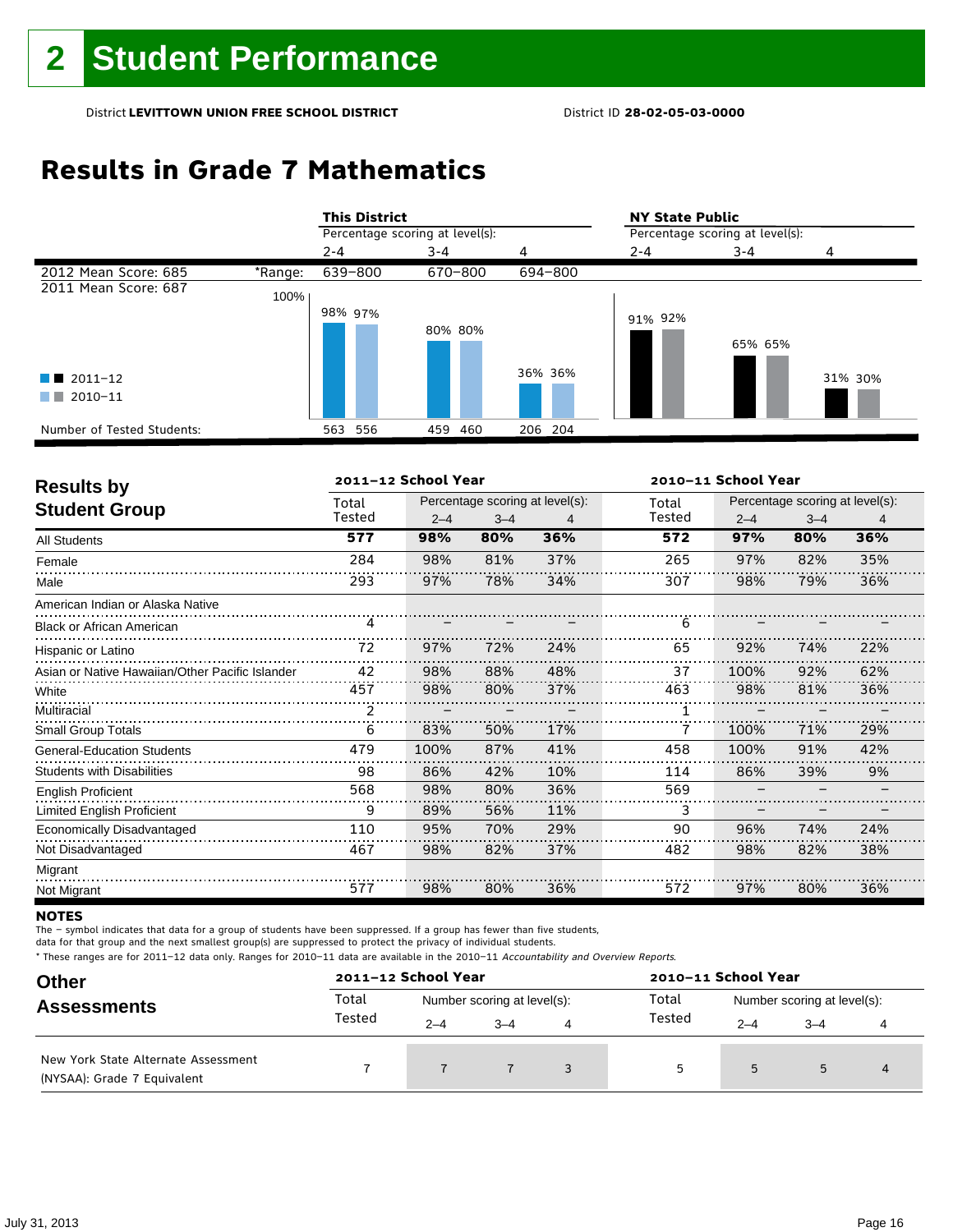## **Results in Grade 8 English Language Arts**

|                            |         | <b>This District</b>            |         |           | <b>NY State Public</b>          |         |       |  |  |
|----------------------------|---------|---------------------------------|---------|-----------|---------------------------------|---------|-------|--|--|
|                            |         | Percentage scoring at level(s): |         |           | Percentage scoring at level(s): |         |       |  |  |
|                            |         | $2 - 4$                         | $3 - 4$ | 4         | $2 - 4$                         | $3 - 4$ | 4     |  |  |
| 2012 Mean Score: 663       | *Range: | 628-790                         | 658-790 | 699-790   |                                 |         |       |  |  |
| 2011 Mean Score: 663       | 100%    |                                 |         |           |                                 |         |       |  |  |
|                            |         | 98% 97%                         | 62% 65% |           | 93% 92%                         | 50% 47% |       |  |  |
| $\blacksquare$ 2011-12     |         |                                 |         |           |                                 |         |       |  |  |
| 2010-11                    |         |                                 |         | 2% 2%     |                                 |         | 2% 2% |  |  |
| Number of Tested Students: |         | 590<br>563                      | 358 394 | 12<br>-11 |                                 |         |       |  |  |

| <b>Results by</b>                               |        | 2011-12 School Year |                                 |     | 2010-11 School Year |         |                                 |    |  |
|-------------------------------------------------|--------|---------------------|---------------------------------|-----|---------------------|---------|---------------------------------|----|--|
| <b>Student Group</b>                            | Total  |                     | Percentage scoring at level(s): |     | Total               |         | Percentage scoring at level(s): |    |  |
|                                                 | Tested | $2 - 4$             | $3 - 4$                         | 4   | Tested              | $2 - 4$ | $3 - 4$                         | 4  |  |
| <b>All Students</b>                             | 576    | 98%                 | 62%                             | 2%  | 607                 | 97%     | 65%                             | 2% |  |
| Female                                          | 269    | 98%                 | 66%                             | 4%  | 307                 | 98%     | 74%                             | 3% |  |
| Male                                            | 307    | 97%                 | 59%                             | 1%  | 300                 | 96%     | 56%                             | 1% |  |
| American Indian or Alaska Native                |        |                     |                                 |     |                     |         |                                 |    |  |
| <b>Black or African American</b>                | 6      | 100%                | 67%                             | 0%  | 9                   |         |                                 |    |  |
| Hispanic or Latino                              | 62     | 95%                 | 53%                             | 0%  | 64                  | 97%     | 69%                             | 2% |  |
| Asian or Native Hawaiian/Other Pacific Islander | 41     | 100%                | 83%                             | 12% | 30                  | 97%     | 77%                             | 7% |  |
| White                                           | 467    | 98%                 | 61%                             | 1%  | 502                 | 97%     | 64%                             | 2% |  |
| Multiracial                                     |        |                     |                                 |     | 2                   |         |                                 |    |  |
| <b>Small Group Totals</b>                       |        |                     |                                 |     | 11                  | 100%    | 73%                             | 0% |  |
| <b>General-Education Students</b>               | 471    | 99%                 | 72%                             | 3%  | 510                 | 100%    | 73%                             | 2% |  |
| <b>Students with Disabilities</b>               | 105    | 90%                 | 19%                             | 0%  | 97                  | 84%     | 24%                             | 0% |  |
| <b>English Proficient</b>                       | 573    |                     |                                 |     | 604                 |         |                                 |    |  |
| Limited English Proficient                      | 3      |                     |                                 |     | 3                   |         |                                 |    |  |
| Economically Disadvantaged                      | 96     | 95%                 | 54%                             | 2%  | 78                  | 95%     | 58%                             | 3% |  |
| Not Disadvantaged                               | 480    | 98%                 | 64%                             | 2%  | 529                 | 98%     | 66%                             | 2% |  |
| Migrant                                         |        |                     |                                 |     |                     |         |                                 |    |  |
| Not Migrant                                     | 576    | 98%                 | 62%                             | 2%  | 607                 | 97%     | 65%                             | 2% |  |

### **NOTES**

The – symbol indicates that data for a group of students have been suppressed. If a group has fewer than five students,

data for that group and the next smallest group(s) are suppressed to protect the privacy of individual students.

\* These ranges are for 2011–12 data only. Ranges for 2010–11 data are available in the 2010–11 Accountability and Overview Reports.

| <b>Other</b>                                                                                      |        | 2011-12 School Year |                             |     | 2010-11 School Year |                             |         |     |  |
|---------------------------------------------------------------------------------------------------|--------|---------------------|-----------------------------|-----|---------------------|-----------------------------|---------|-----|--|
| <b>Assessments</b>                                                                                | Total  |                     | Number scoring at level(s): |     | Total               | Number scoring at level(s): |         |     |  |
|                                                                                                   | Tested | $2 - 4$             | $3 - 4$                     | 4   | Tested              | $2 - 4$                     | $3 - 4$ | 4   |  |
| New York State Alternate Assessment<br>(NYSAA): Grade 8 Equivalent                                | 4      |                     |                             |     | 5                   | 5                           | 5       | 4   |  |
| New York State English as a Second Language<br>Achievement Test (NYSESLAT) <sup>†</sup> : Grade 8 |        | N/A                 | N/A                         | N/A | 0                   | N/A                         | N/A     | N/A |  |
|                                                                                                   | Total  |                     |                             |     | Total               |                             |         |     |  |
| Recently Arrived LEP Students NOT Tested on<br>the ELA NYSTP: Grade 8                             |        | N/A                 | N/A                         | N/A | 0                   | N/A                         | N/A     | N/A |  |

July 31, 2013 Page 17 † These counts represent recently arrived LEP students who used the NYSESLAT to fulfill the English language arts participation requirement.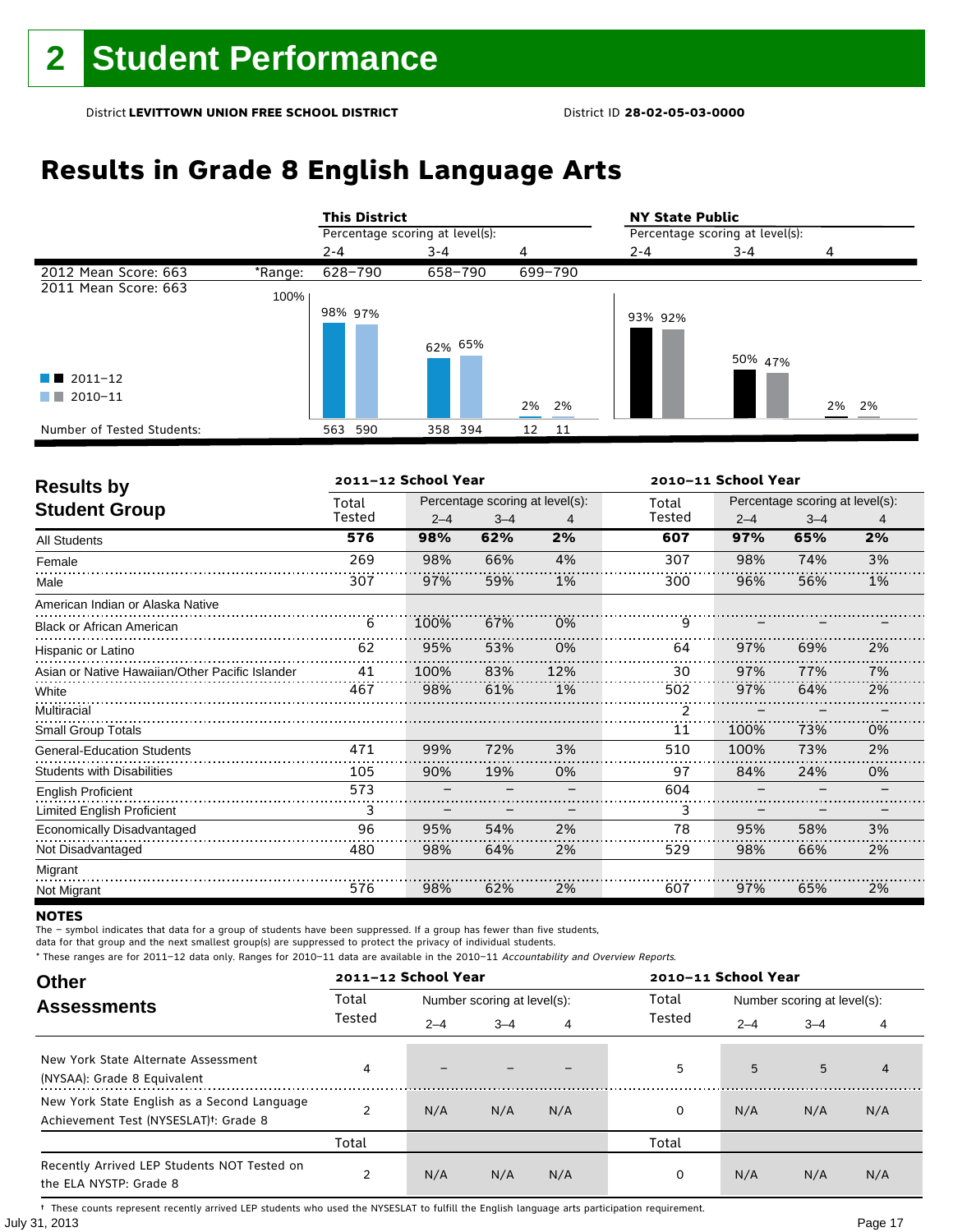## **Results in Grade 8 Mathematics**

|                            |         | <b>This District</b>            |            |                    | <b>NY State Public</b><br>Percentage scoring at level(s): |         |         |  |
|----------------------------|---------|---------------------------------|------------|--------------------|-----------------------------------------------------------|---------|---------|--|
|                            |         | Percentage scoring at level(s): |            |                    |                                                           |         |         |  |
|                            |         | $2 - 4$                         | $3 - 4$    | 4                  | $2 - 4$                                                   | $3 - 4$ | 4       |  |
| 2012 Mean Score: 682       | *Range: | 639-775                         | 674-775    | 704-775            |                                                           |         |         |  |
| 2011 Mean Score: 686       | 100%    |                                 |            |                    |                                                           |         |         |  |
|                            |         | 98% 97%                         |            |                    | 93% 91%                                                   |         |         |  |
|                            |         |                                 | 79%<br>68% |                    |                                                           |         |         |  |
|                            |         |                                 |            |                    |                                                           | 61% 60% |         |  |
| $\blacksquare$ 2011-12     |         |                                 |            |                    |                                                           |         |         |  |
| 2010-11<br>a kacamatan     |         |                                 |            | 13% <sup>18%</sup> |                                                           |         | 20% 18% |  |
|                            |         |                                 |            |                    |                                                           |         |         |  |
| Number of Tested Students: |         | 564 590                         | 395 476    | 76<br>107          |                                                           |         |         |  |

| <b>Results by</b>                               |        | 2011-12 School Year |         |                                 |        | 2010-11 School Year |                                 |     |  |  |
|-------------------------------------------------|--------|---------------------|---------|---------------------------------|--------|---------------------|---------------------------------|-----|--|--|
|                                                 | Total  |                     |         | Percentage scoring at level(s): | Total  |                     | Percentage scoring at level(s): |     |  |  |
| <b>Student Group</b>                            | Tested | $2 - 4$             | $3 - 4$ | 4                               | Tested | $2 - 4$             | $3 - 4$                         | 4   |  |  |
| <b>All Students</b>                             | 577    | 98%                 | 68%     | 13%                             | 606    | 97%                 | 79%                             | 18% |  |  |
| Female                                          | 271    | 98%                 | 71%     | 13%                             | 306    | 99%                 | 80%                             | 16% |  |  |
| Male                                            | 306    | 98%                 | 66%     | 14%                             | 300    | 96%                 | 77%                             | 20% |  |  |
| American Indian or Alaska Native                |        |                     |         |                                 |        |                     |                                 |     |  |  |
| <b>Black or African American</b>                |        | 100%                | 57%     | 0%                              | 9      |                     |                                 |     |  |  |
| Hispanic or Latino                              | 62     | 98%                 | 63%     | 6%                              | 63     | 100%                | 76%                             | 16% |  |  |
| Asian or Native Hawaiian/Other Pacific Islander | 43     | 98%                 | 88%     | 33%                             | 30     | 100%                | 90%                             | 40% |  |  |
| White                                           | 465    | 98%                 | 68%     | 12%                             | 502    | 97%                 | 78%                             | 17% |  |  |
| Multiracial                                     |        |                     |         |                                 | 2      |                     |                                 |     |  |  |
| <b>Small Group Totals</b>                       |        |                     |         |                                 | 11     | 100%                | 73%                             | 0%  |  |  |
| <b>General-Education Students</b>               | 474    | 100%                | 77%     | 16%                             | 509    | 99%                 | 87%                             | 20% |  |  |
| <b>Students with Disabilities</b>               | 103    | 88%                 | 28%     | 1%                              | 97     | 87%                 | 36%                             | 3%  |  |  |
| <b>English Proficient</b>                       | 572    | 98%                 | 69%     | 13%                             | 603    |                     |                                 |     |  |  |
| <b>Limited English Proficient</b>               | 5      | 100%                | 40%     | 0%                              | 3      |                     |                                 |     |  |  |
| Economically Disadvantaged                      | 95     | 98%                 | 61%     | 9%                              | 77     | 96%                 | 71%                             | 12% |  |  |
| Not Disadvantaged                               | 482    | 98%                 | 70%     | 14%                             | 529    | 98%                 | 80%                             | 19% |  |  |
| Migrant                                         |        |                     |         |                                 |        |                     |                                 |     |  |  |
| Not Migrant                                     | 577    | 98%                 | 68%     | 13%                             | 606    | 97%                 | 79%                             | 18% |  |  |

#### **NOTES**

The – symbol indicates that data for a group of students have been suppressed. If a group has fewer than five students,

data for that group and the next smallest group(s) are suppressed to protect the privacy of individual students.

| <b>Other</b><br><b>Assessments</b>                                 | 2011-12 School Year |                             |         |                          | 2010-11 School Year |         |                             |  |  |
|--------------------------------------------------------------------|---------------------|-----------------------------|---------|--------------------------|---------------------|---------|-----------------------------|--|--|
|                                                                    | Total               | Number scoring at level(s): |         |                          | Total               |         | Number scoring at level(s): |  |  |
|                                                                    | Tested              | $2 - 4$                     | $3 - 4$ | 4                        | Tested              | $2 - 4$ | $3 - 4$                     |  |  |
| New York State Alternate Assessment<br>(NYSAA): Grade 8 Equivalent | 4                   |                             |         | $\overline{\phantom{0}}$ |                     | 5       | 4                           |  |  |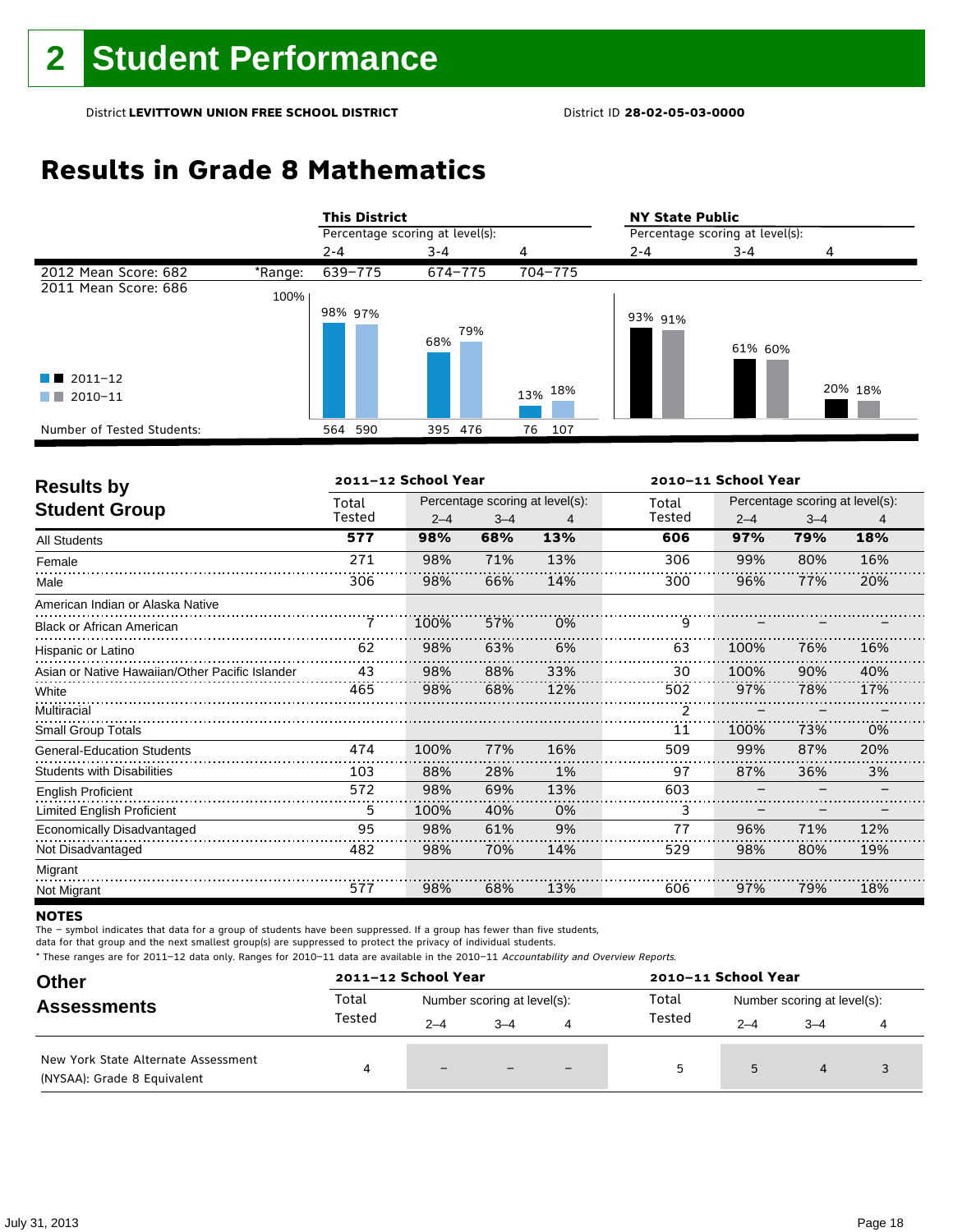## **Results in Grade 8 Science**

|                                                   | <b>This District</b><br>Percentage scoring at level(s): |         |         | <b>NY State Public</b><br>Percentage scoring at level(s): |         |         |  |
|---------------------------------------------------|---------------------------------------------------------|---------|---------|-----------------------------------------------------------|---------|---------|--|
|                                                   | $2 - 4$                                                 | $3 - 4$ | 4       | $2 - 4$                                                   | $3 - 4$ | 4       |  |
| 100%<br>$\blacksquare$ 2011-12<br>2010-11<br>a na | 99% 100%                                                | 91% 93% | 38% 45% | 93% 94%                                                   | 73% 72% | 30% 28% |  |
| Number of Tested Students:                        | 571 602                                                 | 524 562 | 216 269 |                                                           |         |         |  |

| <b>Results by</b>                               |        | 2011-12 School Year |         |                                 |        | 2010-11 School Year             |         |     |  |  |
|-------------------------------------------------|--------|---------------------|---------|---------------------------------|--------|---------------------------------|---------|-----|--|--|
|                                                 | Total  |                     |         | Percentage scoring at level(s): | Total  | Percentage scoring at level(s): |         |     |  |  |
| <b>Student Group</b>                            | Tested | $2 - 4$             | $3 - 4$ | 4                               | Tested | $2 - 4$                         | $3 - 4$ | 4   |  |  |
| <b>All Students</b>                             | 414    | 99%                 | 88%     | 21%                             | 461    | 100%                            | 91%     | 35% |  |  |
| Female                                          | 184    | 99%                 | 88%     | 16%                             | 231    | 100%                            | 92%     | 27% |  |  |
| Male                                            | 230    | 100%                | 88%     | 26%                             | 230    | 100%                            | 90%     | 43% |  |  |
| American Indian or Alaska Native                |        |                     |         |                                 |        |                                 |         |     |  |  |
| <b>Black or African American</b>                | 5      | 100%                | 80%     | 0%                              | 8      |                                 |         |     |  |  |
| Hispanic or Latino                              | 52     | 98%                 | 88%     | 21%                             | 50     | 100%                            | 88%     | 24% |  |  |
| Asian or Native Hawaiian/Other Pacific Islander | 20     | 100%                | 95%     | 30%                             | 22     | 100%                            | 91%     | 50% |  |  |
| White                                           | 337    | 99%                 | 88%     | 21%                             | 380    | 100%                            | 92%     | 35% |  |  |
| Multiracial                                     |        |                     |         |                                 |        |                                 |         |     |  |  |
| <b>Small Group Totals</b>                       |        |                     |         |                                 | 9      | 100%                            | 100%    | 44% |  |  |
| <b>General-Education Students</b>               | 312    | 100%                | 94%     | 26%                             | 367    | 100%                            | 97%     | 40% |  |  |
| <b>Students with Disabilities</b>               | 102    | 97%                 | 71%     | 8%                              | 94     | 99%                             | 69%     | 16% |  |  |
| <b>English Proficient</b>                       | 411    |                     |         |                                 | 458    |                                 |         |     |  |  |
| Limited English Proficient                      | 3      |                     |         |                                 | 3      |                                 |         |     |  |  |
| Economically Disadvantaged                      | 78     | 100%                | 90%     | 19%                             | 70     | 100%                            | 87%     | 27% |  |  |
| Not Disadvantaged                               | 336    | 99%                 | 88%     | 22%                             | 391    | 100%                            | 92%     | 36% |  |  |
| Migrant                                         |        |                     |         |                                 |        |                                 |         |     |  |  |
| Not Migrant                                     | 414    | 99%                 | 88%     | 21%                             | 461    | 100%                            | 91%     | 35% |  |  |

#### **NOTES**

The – symbol indicates that data for a group of students have been suppressed. If a group has fewer than five students,

data for that group and the next smallest group(s) are suppressed to protect the privacy of individual students.

| <b>Other</b>                                                       |        | 2011-12 School Year |                             |     | 2010-11 School Year |                             |         |     |  |
|--------------------------------------------------------------------|--------|---------------------|-----------------------------|-----|---------------------|-----------------------------|---------|-----|--|
| <b>Assessments</b>                                                 | Total  |                     | Number scoring at level(s): |     | Total               | Number scoring at level(s): |         |     |  |
|                                                                    | Tested | $2 - 4$             | $-4$                        | 4   | Tested              | $2 - 4$                     | $3 - 4$ |     |  |
| New York State Alternate Assessment<br>(NYSAA): Grade 8 Equivalent | Δ      |                     |                             |     | 5                   | 5                           | 5       |     |  |
| <b>Regents Science</b>                                             | 160    | 160                 | 159                         | 128 | 143                 | 142                         | 141     | 108 |  |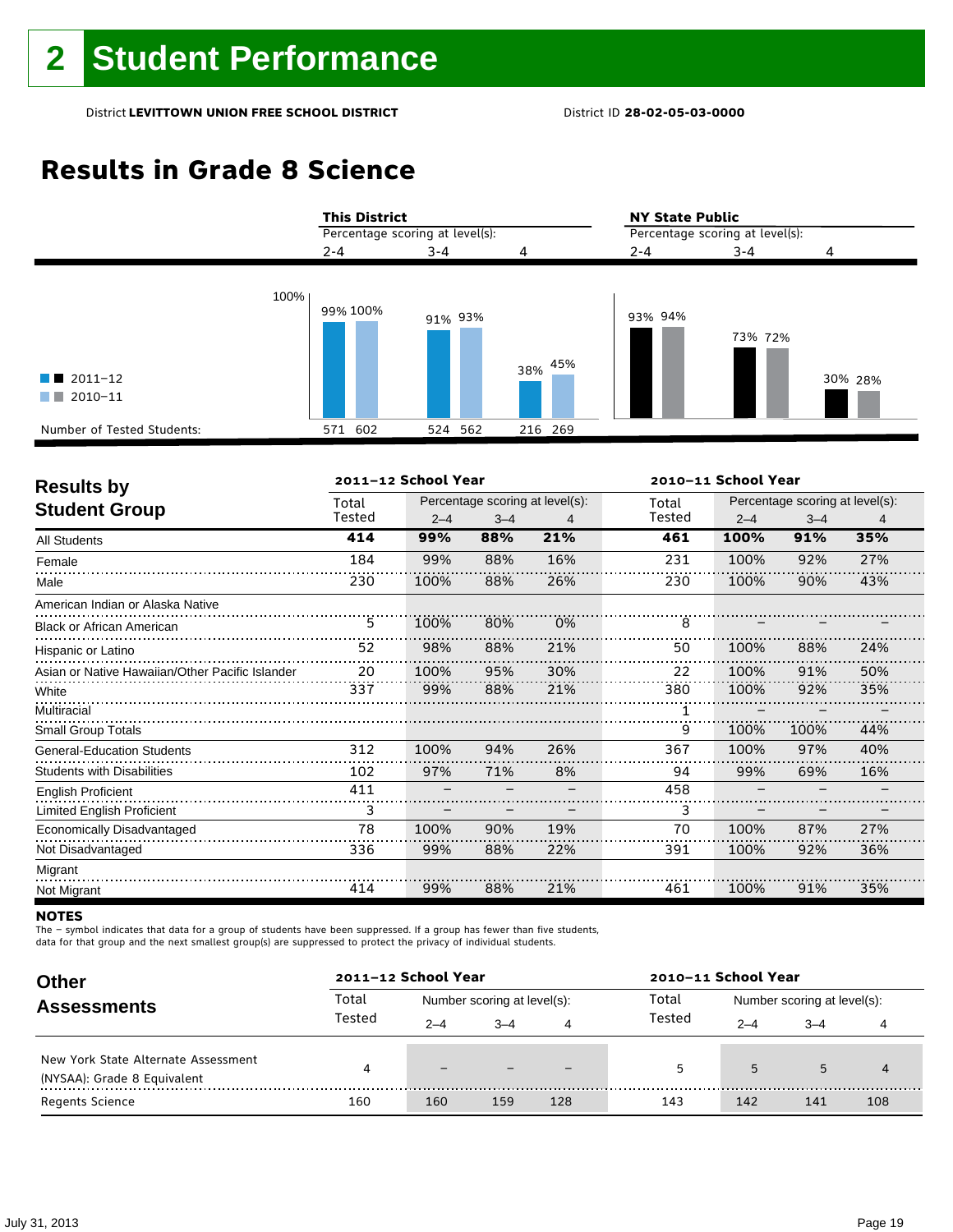### **Statewide 2010–11 Results on the National Assessment of Educational Progress (NAEP)**

|                            | % Below Basic | % Basic | % Proficient | % Advanced |
|----------------------------|---------------|---------|--------------|------------|
| <b>Grade 4 Reading</b>     | 32%           | 33%     | 26%          | 9%         |
| <b>Grade 8 Reading</b>     | 24%           | 41%     | 31%          | 4%         |
| <b>Grade 4 Mathematics</b> | 20%           | 44%     | 31%          | 5%         |
| <b>Grade 8 Mathematics</b> | 30%           | 40%     | 23%          | 7%         |

#### NOTES

\*Reporting standards not met.

\*\*Rounds to 0.

### **Statewide 2010–11 NAEP Participation Rates for LEP Students and Students with Disabilities**

|                            |                                   | <b>Participation Rate</b> |
|----------------------------|-----------------------------------|---------------------------|
| <b>Grade 4 Reading</b>     |                                   |                           |
|                            | <b>Limited English Proficient</b> | 84%                       |
|                            | <b>Students with Disabilities</b> | 85%                       |
| <b>Grade 8 Reading</b>     |                                   |                           |
|                            | <b>Limited English Proficient</b> | 77%                       |
|                            | <b>Students with Disabilities</b> | 84%                       |
| <b>Grade 4 Mathematics</b> |                                   |                           |
|                            | <b>Limited English Proficient</b> | 91%                       |
|                            | <b>Students with Disabilities</b> | 90%                       |
| <b>Grade 8 Mathematics</b> |                                   |                           |
|                            | <b>Limited English Proficient</b> | 92%                       |
|                            | <b>Students with Disabilities</b> | 91%                       |

### **NOTE**

 The National Assessment of Educational Progress (NAEP), developed in 1969, is a nationally representative assessment of the performance of United States' students in mathematics, reading, science, writing, the arts, civics, economics, geography, and U.S. history. The NAEP assessment is administered to a sampling of schools across New York State. Teachers, principals, parents, policymakers,

 and researchers use NAEP results to assess progress and develop ways to improve education in the United States. As part of a federal requirement, NYSED is publishing these statewide results on NAEP. There are no consequences for schools, teachers, or students based on NAEP results.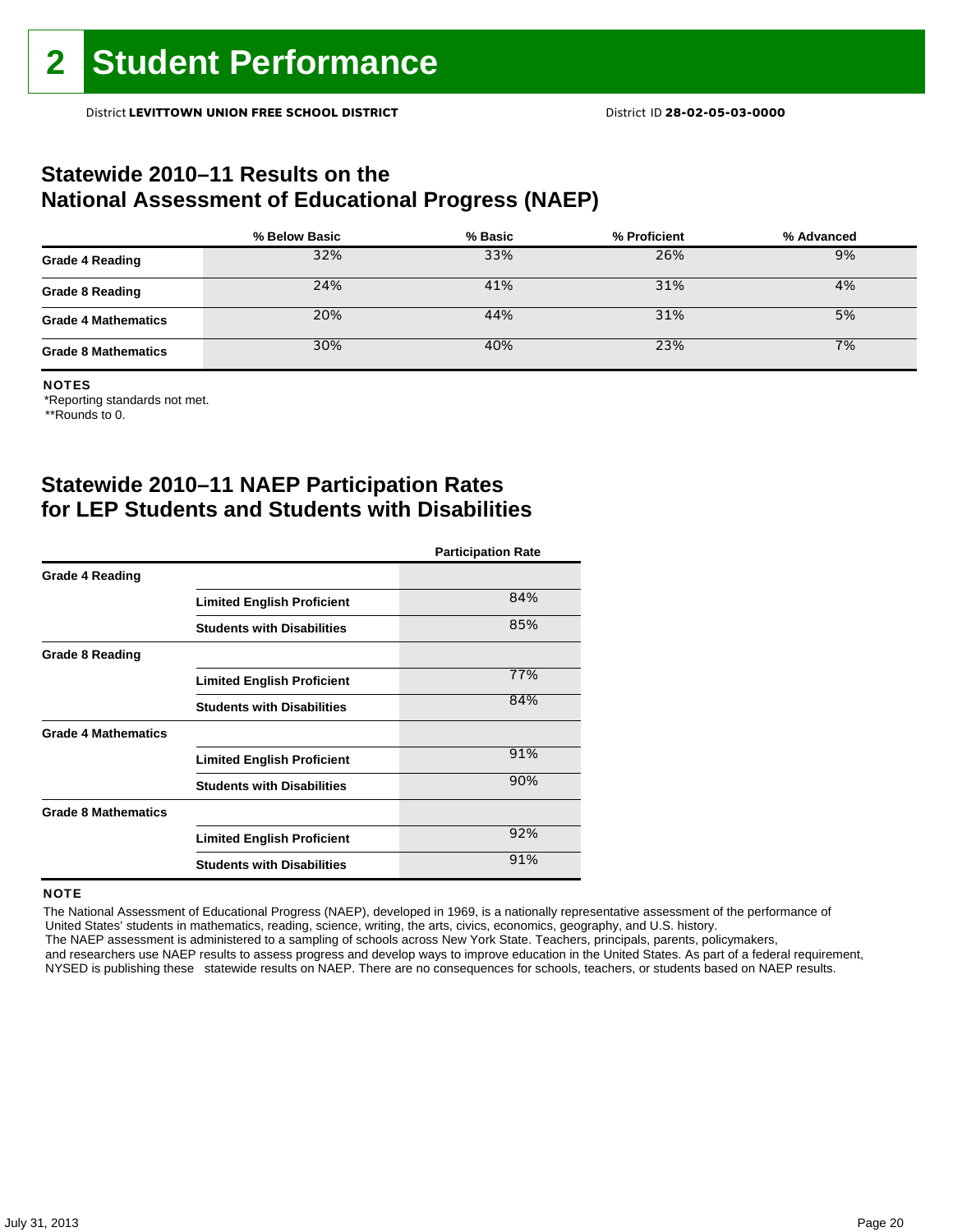## **Total Cohort Results in Secondary-Level English Language Arts after Four Years of Instruction**



| <b>Results by</b>                               | 2008 Cohort |         |         |                                 | 2007 Cohort |         |                                 |     |
|-------------------------------------------------|-------------|---------|---------|---------------------------------|-------------|---------|---------------------------------|-----|
|                                                 | Number      |         |         | Percentage scoring at level(s): | Number      |         | Percentage scoring at level(s): |     |
| <b>Student Group</b>                            | of Students | $2 - 4$ | $3 - 4$ | 4                               | of Students | $2 - 4$ | $3 - 4$                         | 4   |
| <b>All Students</b>                             | 679         | 95%     | 94%     | 57%                             | 675         | 94%     | 92%                             | 53% |
| Female                                          | 343         | 97%     | 96%     | 67%                             | 305         | 96%     | 96%                             | 67% |
| Male                                            | 336         | 93%     | 92%     | 46%                             | 370         | 91%     | 88%                             | 42% |
| American Indian or Alaska Native                |             |         |         |                                 |             |         |                                 |     |
| <b>Black or African American</b>                | 9           | 67%     | 67%     | 44%                             |             |         |                                 |     |
| Hispanic or Latino                              | 68          | 93%     | 87%     | 40%                             | 56          | 93%     | 89%                             | 38% |
| Asian or Native Hawaiian/Other Pacific Islander | 52          | 88%     | 87%     | 58%                             | 21          |         |                                 |     |
| White                                           | 550         | 97%     | 96%     | 59%                             | 594         | 93%     | 92%                             | 54% |
| Multiracial                                     |             |         |         |                                 |             |         |                                 |     |
| <b>Small Group Totals</b>                       |             |         |         |                                 | 25          | 100%    | 96%                             | 68% |
| <b>General-Education Students</b>               | 575         | 97%     | 97%     | 65%                             | 552         | 97%     | 97%                             | 63% |
| <b>Students with Disabilities</b>               | 104         | 85%     | 77%     | 13%                             | 123         | 76%     | 69%                             | 8%  |
| <b>English Proficient</b>                       | 670         | 96%     | 95%     | 58%                             | 673         |         |                                 |     |
| <b>Limited English Proficient</b>               | 9           | 11%     | 11%     | 0%                              | 2           |         |                                 |     |
| Economically Disadvantaged                      | 98          | 92%     | 92%     | 45%                             | 66          | 94%     | 91%                             | 44% |
| Not Disadvantaged                               | 581         | 96%     | 94%     | 59%                             | 609         | 94%     | 92%                             | 54% |
| Migrant                                         |             |         |         |                                 |             |         |                                 |     |
| Not Migrant                                     | 679         | 95%     | 94%     | 57%                             | 675         | 94%     | 92%                             | 53% |

#### NOTES

The – symbol indicates that data for a group of students have been suppressed. If a group has fewer than five students,

data for that group and the next smallest group(s) are suppressed to protect the privacy of individual students.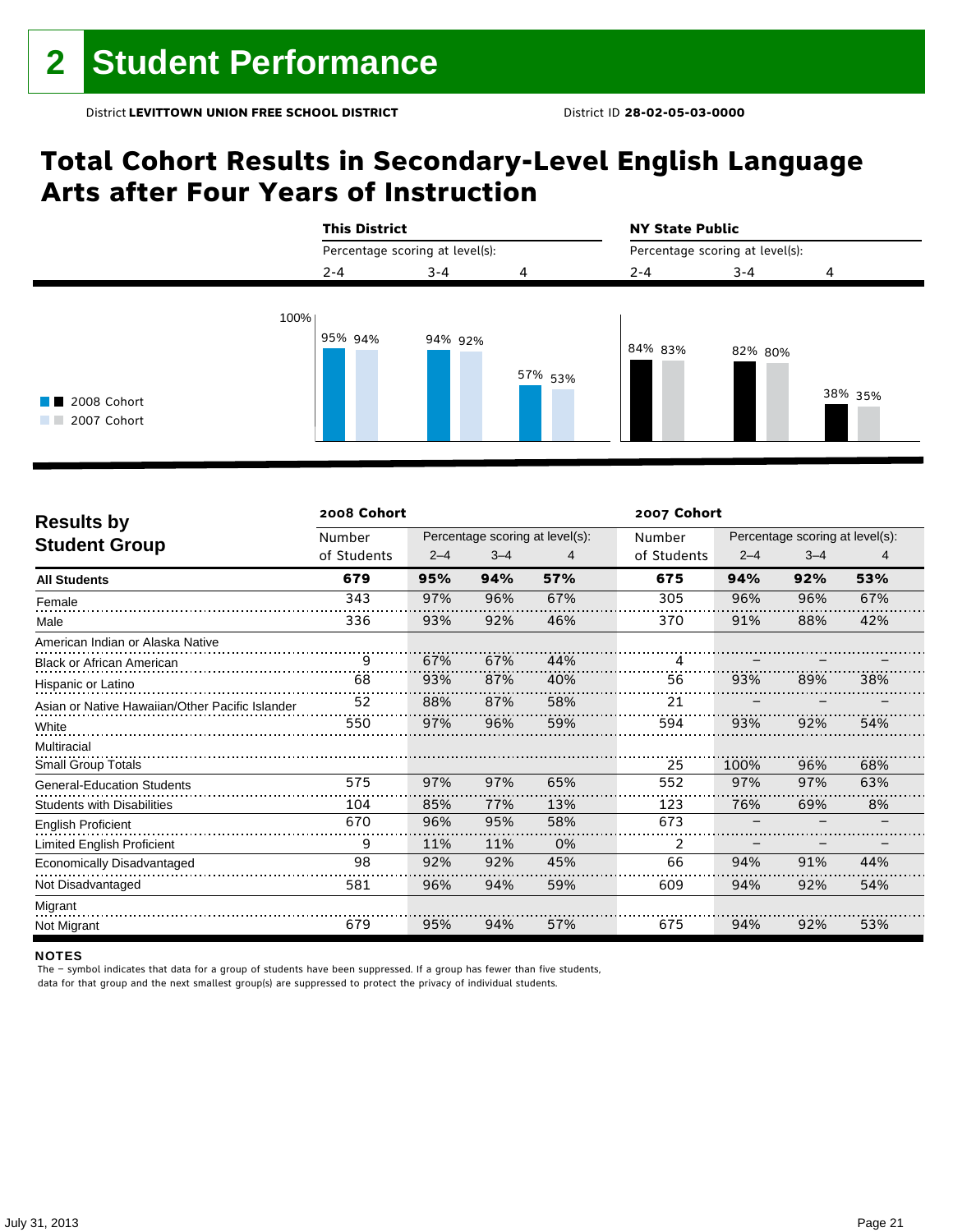## **Total Cohort Results in Secondary-Level Mathematics after Four Years of Instruction**



| <b>Results by</b>                               | 2008 Cohort |         |         | 2007 Cohort                     |             |         |                                 |     |  |  |  |
|-------------------------------------------------|-------------|---------|---------|---------------------------------|-------------|---------|---------------------------------|-----|--|--|--|
|                                                 | Number      |         |         | Percentage scoring at level(s): | Number      |         | Percentage scoring at level(s): |     |  |  |  |
| <b>Student Group</b>                            | of Students | $2 - 4$ | $3 - 4$ | 4                               | of Students | $2 - 4$ | $3 - 4$                         | 4   |  |  |  |
| <b>All Students</b>                             | 679         | 97%     | 95%     | 37%                             | 675         | 94%     | 93%                             | 52% |  |  |  |
| Female                                          | 343         | 98%     | 97%     | 40%                             | 305         | 97%     | 96%                             | 55% |  |  |  |
| Male                                            | 336         | 96%     | 93%     | 34%                             | 370         | 91%     | 91%                             | 50% |  |  |  |
| American Indian or Alaska Native                |             |         |         |                                 |             |         |                                 |     |  |  |  |
| <b>Black or African American</b>                | 9           | 78%     | 67%     | 11%                             |             |         |                                 |     |  |  |  |
| Hispanic or Latino                              | 68          | 96%     | 88%     | 24%                             | 56          | 93%     | 91%                             | 32% |  |  |  |
| Asian or Native Hawaiian/Other Pacific Islander | 52          | 98%     | 98%     | 46%                             | 21          |         |                                 |     |  |  |  |
| White                                           | 550         | 97%     | 96%     | 38%                             | 594         | 94%     | 93%                             | 53% |  |  |  |
| Multiracial                                     |             |         |         |                                 |             |         |                                 |     |  |  |  |
| <b>Small Group Totals</b>                       |             |         |         |                                 | 25          | 96%     | 96%                             | 72% |  |  |  |
| <b>General-Education Students</b>               | 575         | 98%     | 98%     | 43%                             | 552         | 98%     | 98%                             | 60% |  |  |  |
| <b>Students with Disabilities</b>               | 104         | 88%     | 81%     | 3%                              | 123         | 76%     | 72%                             | 18% |  |  |  |
| <b>English Proficient</b>                       | 670         | 97%     | 96%     | 37%                             | 673         |         |                                 |     |  |  |  |
| <b>Limited English Proficient</b>               | 9           | 89%     | 67%     | 22%                             | 2           |         |                                 |     |  |  |  |
| <b>Economically Disadvantaged</b>               | 98          | 99%     | 96%     | 30%                             | 66          | 91%     | 89%                             | 38% |  |  |  |
| Not Disadvantaged                               | 581         | 96%     | 95%     | 38%                             | 609         | 94%     | 93%                             | 54% |  |  |  |
| Migrant                                         |             |         |         |                                 |             |         |                                 |     |  |  |  |
| Not Migrant                                     | 679         | 97%     | 95%     | 37%                             | 675         | 94%     | 93%                             | 52% |  |  |  |

#### NOTES

The – symbol indicates that data for a group of students have been suppressed. If a group has fewer than five students,

data for that group and the next smallest group(s) are suppressed to protect the privacy of individual students.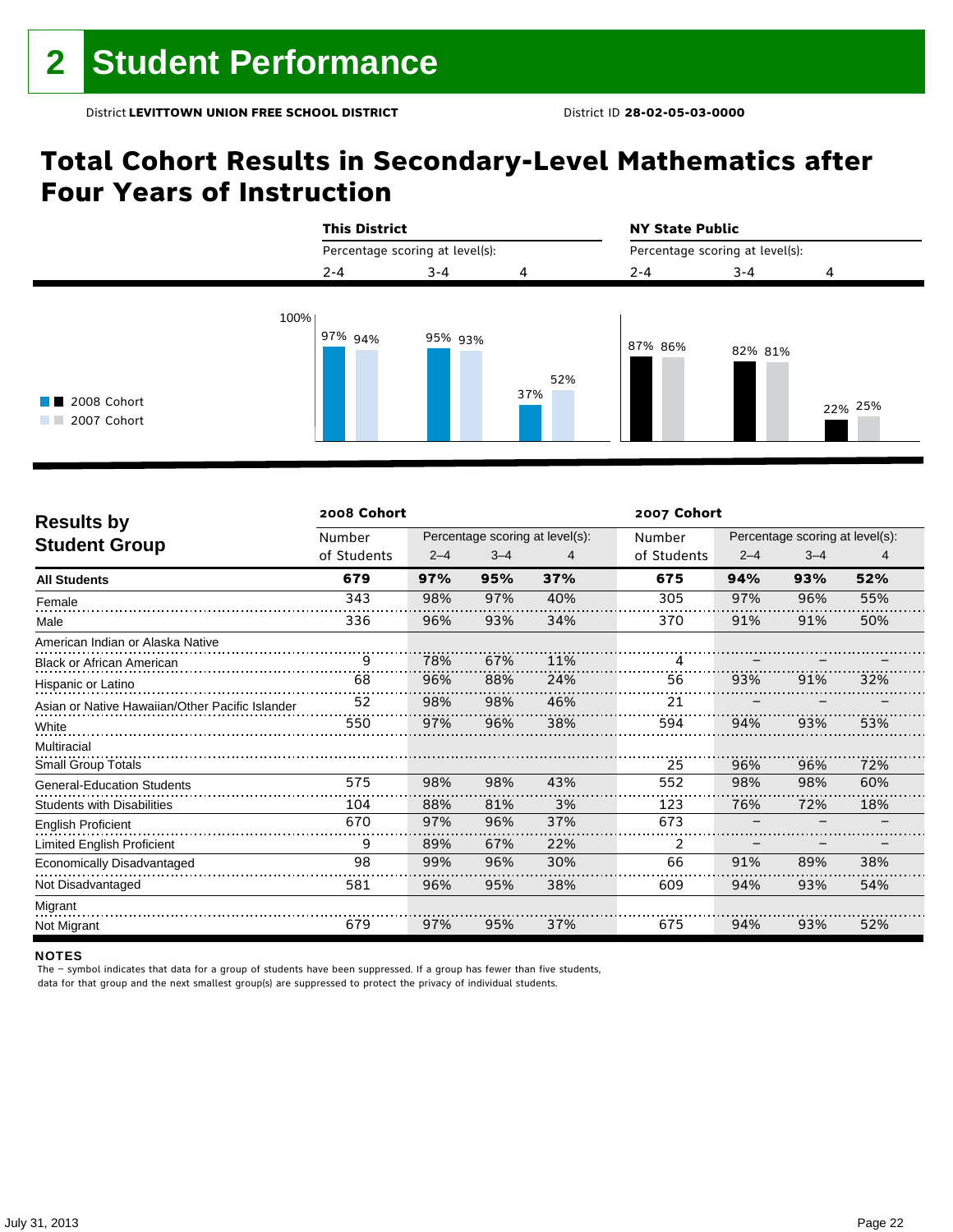### **2008 Total Cohort Results in Secondary-Level Global History and Geography, U.S. History and Government, and Science after Four Years of Instruction**

|                                        | <b>All Students</b>  |          |                        |        |                     | <b>General-Education Students</b> |                        |        | <b>Students with Disabilities</b> |                                    |       |        |
|----------------------------------------|----------------------|----------|------------------------|--------|---------------------|-----------------------------------|------------------------|--------|-----------------------------------|------------------------------------|-------|--------|
|                                        | Cohort<br>Enrollment | scoring: | Percentage of students |        | Enrollmer<br>Cohort | scoring:                          | Percentage of students |        |                                   | Percentage of students<br>scoring: |       |        |
|                                        |                      | 55-64    | 65-84                  | 85-100 |                     | 55-64                             | 65-84                  | 85-100 |                                   | 55-64                              | 65-84 | 85-100 |
| <b>Global History and</b><br>Geography | 679                  | 2%       | 35%                    | 59%    | 575                 | 1%                                | 30%                    | 66%    | 104                               | 10%                                | 58%   | 19%    |
| U.S. History and<br>Government         | 679                  | 0%       | 25%                    | 70%    | 575                 | 0%                                | 18%                    | 78%    | 104                               | 2%                                 | 63%   | 24%    |
| <b>Science</b>                         | 679                  | 1%       | 45%                    | 50%    | 575                 | 0%                                | 40%                    | 58%    | 104                               | 7%                                 | 73%   | 8%     |

### **New York State Alternate Assessments (NYSAA) 2011-12**

| <b>Secondary Level</b> |                 | <b>All Students</b>                     |   |   |   |  |  |  |  |  |  |
|------------------------|-----------------|-----------------------------------------|---|---|---|--|--|--|--|--|--|
|                        | Total<br>Tested | Number of students<br>scoring at Level: |   |   |   |  |  |  |  |  |  |
|                        |                 |                                         | 2 | 3 | 4 |  |  |  |  |  |  |
| English Language Arts  |                 |                                         | O | 3 | 4 |  |  |  |  |  |  |
| <b>Mathematics</b>     |                 | O                                       | O | 3 | 4 |  |  |  |  |  |  |
| <b>Social Studies</b>  |                 |                                         | 1 | 2 | 4 |  |  |  |  |  |  |
| Science                |                 |                                         |   |   | 5 |  |  |  |  |  |  |

#### **NOTES**

The - symbol indicates that data for a group of students have been suppressed. If a group has fewer than five students, data for that group and the next smallest group(s) are suppressed to protect the privacy of individual students.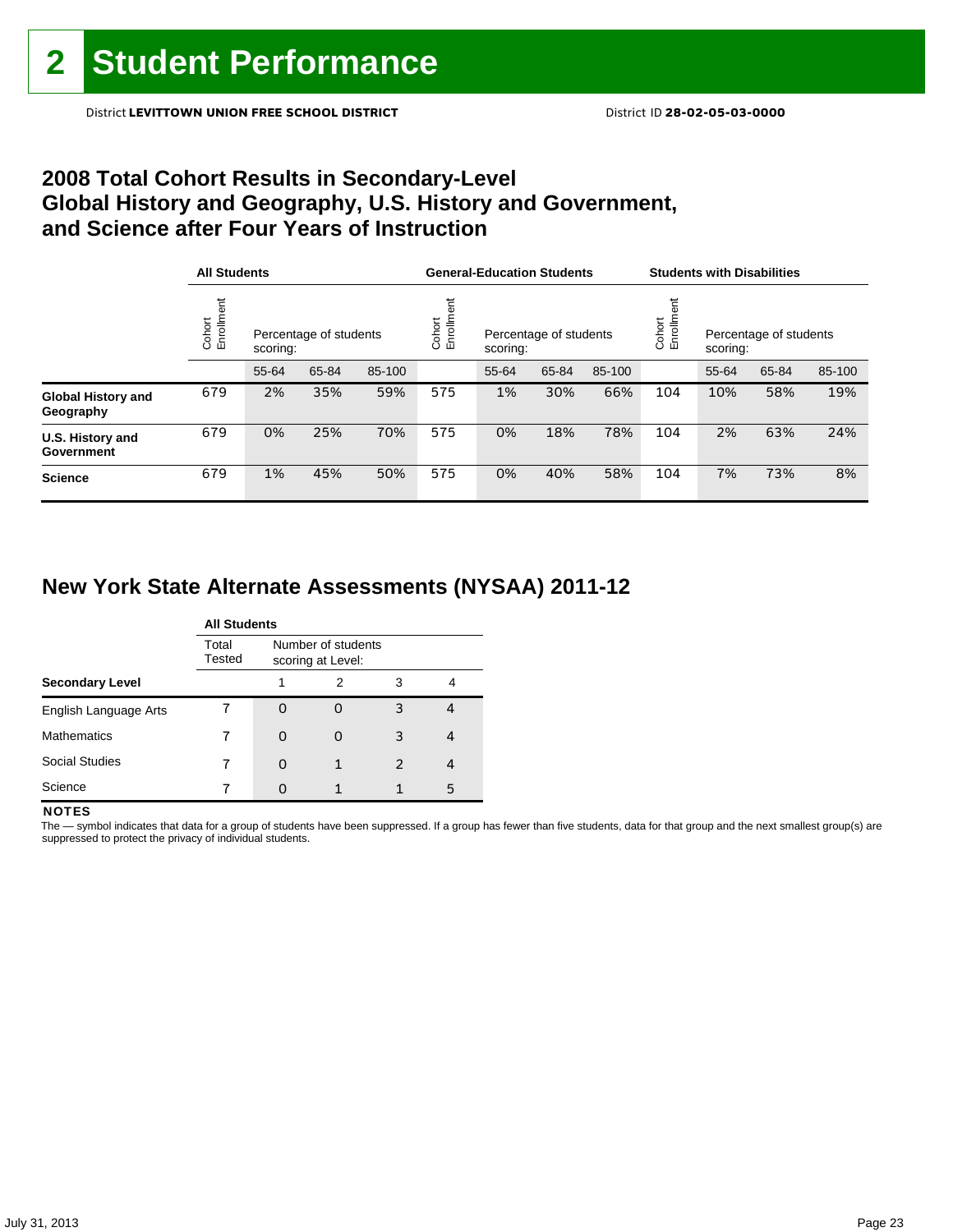### **Regents Exams**

|                                   |             | <b>All Students</b> |      |                                                |     | <b>General-Education Students</b> |                          |                                                |                   | <b>Students with Disabilities</b> |      |                                                |       |
|-----------------------------------|-------------|---------------------|------|------------------------------------------------|-----|-----------------------------------|--------------------------|------------------------------------------------|-------------------|-----------------------------------|------|------------------------------------------------|-------|
|                                   |             | Total<br>Tested     |      | Percentage of students<br>scoring at or above: |     | Total<br><b>Tested</b>            |                          | Percentage of students<br>scoring at or above: |                   | Total<br>Tested                   |      | Percentage of students<br>scoring at or above: |       |
|                                   |             |                     | 55   | 65                                             | 85  |                                   | 55                       | 65                                             | 85                |                                   | 55   | 65                                             | 85    |
| Comprehensive English             | $2011 - 12$ | 633                 | 98%  | 96%                                            | 67% | 536                               | 99%                      | 99%                                            | 75%               | 97                                | 91%  | 78%                                            | 25%   |
|                                   | $2010 - 11$ | 692                 | 99%  | 97%                                            | 58% | 586                               | 100%                     | 100%                                           | 66%               | 106                               | 93%  | 82%                                            | 14%   |
|                                   | $2009 - 10$ | 654                 | 99%  | 97%                                            | 57% | 546                               | 100%                     | 99%                                            | 66%               | 108                               | 92%  | 84%                                            | 9%    |
| <b>Integrated Algebra</b>         | $2011 - 12$ | 631                 | 98%  | 94%                                            | 41% | 541                               | 99%                      | 97%                                            | 47%               | 90                                | 92%  | 79%                                            | 8%    |
|                                   | $2010 - 11$ | 665                 | 97%  | 94%                                            | 32% | 540                               | 99%                      | 98%                                            | 38%               | 125                               | 88%  | 74%                                            | 7%    |
|                                   | $2009 - 10$ | 692                 | 98%  | 93%                                            | 30% | 574                               | 99%                      | 97%                                            | 36%               | 118                               | 91%  | 76%                                            | 1%    |
| Geometry                          | $2011 - 12$ | 553                 | 98%  | 95%                                            | 32% | 509                               | 98%                      | 94%                                            | 34%               | 44                                | 100% | 95%                                            | 14%   |
|                                   | $2010 - 11$ | 601                 | 99%  | 95%                                            | 33% | 540                               | 99%                      | 97%                                            | 36%               | 61                                | 90%  | 77%                                            | 5%    |
|                                   | $2009 - 10$ | 642                 | 99%  | 92%                                            | 24% | 577                               | 99%                      | 95%                                            | 27%               | 65                                | 98%  | 71%                                            | 2%    |
| Algebra 2/Trigonometry            | $2011 - 12$ | 478                 | 95%  | 88%                                            | 32% | 462                               | 95%                      | 88%                                            | 32%               | 16                                | 94%  | 88%                                            | 19%   |
|                                   | $2010 - 11$ | 586                 | 92%  | 81%                                            | 28% | 554                               | 92%                      | 82%                                            | 29%               | 32                                | 84%  | 63%                                            | 13%   |
|                                   | $2009 - 10$ | 0                   |      |                                                |     | 0                                 |                          |                                                |                   | 0                                 |      |                                                |       |
| Global History and Geography      | $2011 - 12$ | 636                 | 98%  | 95%                                            | 53% | 537                               | 99%                      | 98%                                            | 58%               | 99                                | 92%  | 82%                                            | 24%   |
|                                   | $2010 - 11$ | 642                 | 98%  | 92%                                            | 50% | 526                               | 99%                      | 96%                                            | 58%               | 116                               | 91%  | 74%                                            | 16%   |
|                                   | $2009 - 10$ | 585                 | 97%  | 93%                                            | 56% | 468                               | 99%                      | 97%                                            | 64%               | 117                               | 87%  | 74%                                            | 21%   |
| U.S. History and Government       | $2011 - 12$ | 622                 | 99%  | 98%                                            | 69% | 525                               | 100%                     | 99%                                            | 74%               | 97                                | 96%  | 92%                                            | 41%   |
|                                   | $2010 - 11$ | 628                 | 99%  | 97%                                            | 72% | 523                               | 100%                     | 99%                                            | 81%               | 105                               | 95%  | 88%                                            | 26%   |
|                                   | $2009 - 10$ | 658                 | 99%  | 98%                                            | 76% | 552                               | 100%                     | 99%                                            | 82%               | 106                               | 95%  | 92%                                            | 46%   |
| <b>Living Environment</b>         | $2011 - 12$ | 599                 | 100% | 98%                                            | 61% | 517                               | 100%                     | 100%                                           | 68%               | 82                                | 98%  | 87%                                            | 18%   |
|                                   | $2010 - 11$ | 609                 | 99%  | 97%                                            | 55% | 501                               | 100%                     | 99%                                            | 62%               | 108                               | 97%  | 85%                                            | 19%   |
|                                   | $2009 - 10$ | 676                 | 98%  | 96%                                            | 50% | 573                               | 99%                      | 99%                                            | 57%               | 103                               | 94%  | 82%                                            | 10%   |
| Physical Setting/Earth Science    | $2011 - 12$ | 643                 | 97%  | 91%                                            | 49% | 562                               | 97%                      | 93%                                            | 52%               | 81                                | 91%  | 81%                                            | 28%   |
|                                   | $2010 - 11$ | 624                 | 96%  | 88%                                            | 37% | 547                               | 98%                      | 92%                                            | 40%               | 77                                | 87%  | 66%                                            | 10%   |
|                                   | $2009 - 10$ | 613                 | 94%  | 86%                                            | 35% | 523                               | 97%                      | 90%                                            | 39%               | 90                                | 73%  | 60%                                            | 8%    |
| <b>Physical Setting/Chemistry</b> | $2011 - 12$ | 385                 | 97%  | 83%                                            | 16% | 380                               | 97%                      | 83%                                            | 16%               | 5                                 | 100% | 60%                                            | 20%   |
|                                   | $2010 - 11$ | 461                 | 99%  | 88%                                            | 15% | 453                               | 99%                      | 88%                                            | 15%               | 8                                 | 100% | 75%                                            | 13%   |
|                                   | $2009 - 10$ | 393                 | 94%  | 81%                                            | 15% | 388                               | 95%                      | 81%                                            | 15%               | 5                                 | 80%  | 80%                                            | $0\%$ |
| <b>Physical Setting/Physics</b>   | $2011 - 12$ | 232                 | 94%  | 87%                                            | 35% | 231                               | $\overline{\phantom{0}}$ |                                                | $\qquad \qquad -$ | 1                                 |      |                                                |       |
|                                   | $2010 - 11$ | 198                 | 98%  | 93%                                            | 38% | 197                               |                          |                                                | $\qquad \qquad -$ | $\mathbf 1$                       |      |                                                |       |
|                                   | $2009 - 10$ | 181                 | 97%  | 88%                                            | 35% | 181                               | 97%                      | 88%                                            | 35%               | 0                                 |      |                                                |       |

### NOTE

The — symbol indicates that data for a group of students have been suppressed. If a group has fewer than five

students, data for that group and the next smallest group(s) are suppressed to protect the privacy of individual students.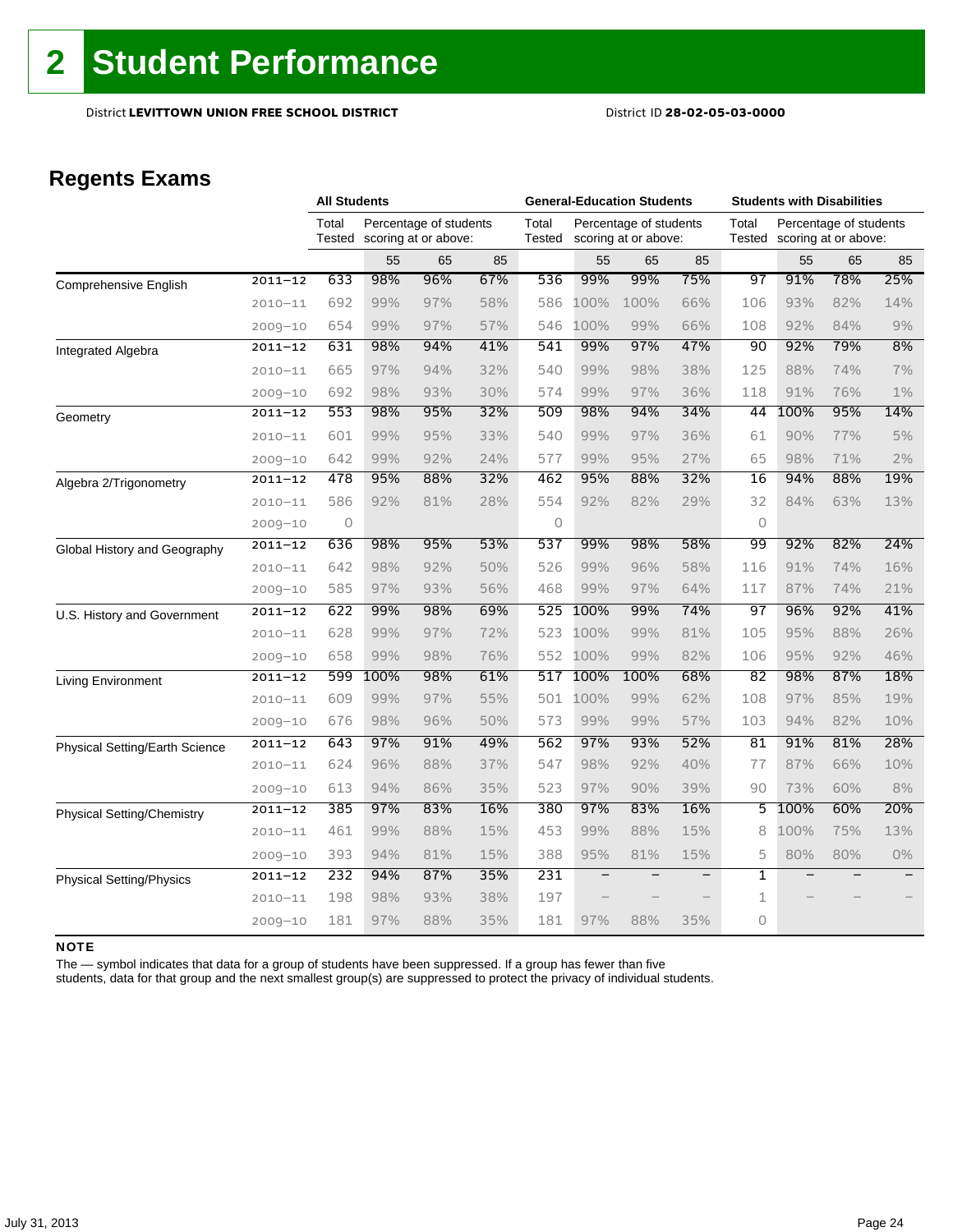District **LEVITTOWN UNION FREE SCHOOL DISTRICT** District ID **28-02-05-03-0000**

### **Regents Competency Tests**

|                             |             | <b>All Students</b> |                  |                 | <b>General-Education Students</b> | <b>Students with Disabilities</b> |                  |  |
|-----------------------------|-------------|---------------------|------------------|-----------------|-----------------------------------|-----------------------------------|------------------|--|
|                             |             | Total<br>Tested     | Percent Passing: | Total<br>Tested | Percent Passing:                  | Total<br>Tested                   | Percent Passing: |  |
| Mathematics                 | $2011 - 12$ | $\overline{1}$      | 71%              | 0               |                                   | $\overline{1}$                    | 71%              |  |
|                             | $2010 - 11$ | 30                  | 57%              | 1               |                                   | 29                                |                  |  |
|                             | $2009 - 10$ | 37                  | 95%              | 1               |                                   | 36                                |                  |  |
| Science                     | $2011 - 12$ | 6                   | 67%              | 0               |                                   | 6                                 | 67%              |  |
|                             | $2010 - 11$ | 32                  | 69%              | 2               |                                   | 30                                |                  |  |
|                             | $2009 - 10$ | 9                   | 100%             | 1               |                                   | 8                                 |                  |  |
| Reading                     | $2011 - 12$ | $\overline{1}$      | 86%              | 0               |                                   | 7                                 | 86%              |  |
|                             | $2010 - 11$ | 11                  | 45%              | Ω               |                                   | 11                                | 45%              |  |
|                             | $2009 - 10$ | 13                  | 69%              | 0               |                                   | 13                                | 69%              |  |
| Writing                     | $2011 - 12$ | 5                   | 100%             | 0               |                                   | 5                                 | 100%             |  |
|                             | $2010 - 11$ | 3                   |                  | 0               |                                   | 3                                 |                  |  |
|                             | $2009 - 10$ | 9                   | 78%              | 0               |                                   | $\overline{9}$                    | 78%              |  |
| <b>Global Studies</b>       | $2011 - 12$ | 4                   |                  | 0               |                                   | 4                                 |                  |  |
|                             | $2010 - 11$ | 11                  | 45%              |                 |                                   | 10                                |                  |  |
|                             | $2009 - 10$ | 16                  | 50%              | 0               |                                   | 16                                | 50%              |  |
| U.S. History and Government | $2011 - 12$ | 1                   |                  | $\Omega$        |                                   |                                   |                  |  |
|                             | $2010 - 11$ | $\overline{2}$      |                  | U               |                                   | $\overline{2}$                    |                  |  |
|                             | $2009 - 10$ | 4                   |                  | Ω               |                                   | 4                                 |                  |  |

### NOTE

The - symbol indicates that data for a group of students have been suppressed. If a group has fewer than five students, data for that group and the next smallest group(s) are suppressed to protect the privacy of individual students.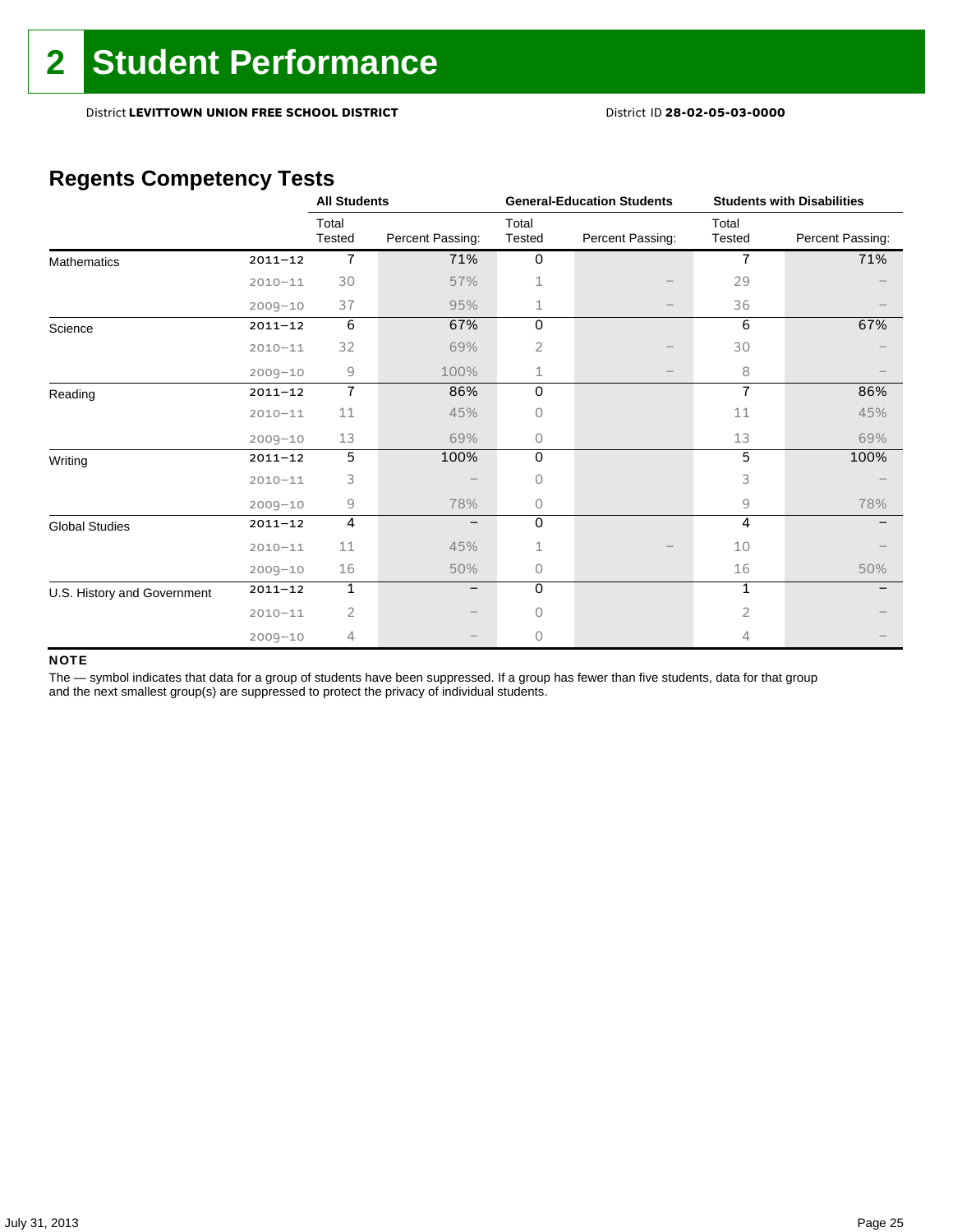### **New York State English as a Second Language Achievement Test (NYSESLAT)**

|                                  |             |               | <b>All Students</b> |                             |      |       |               | <b>General-Education Students</b> |                             |      |                          |                                                           | <b>Students with Disabilities</b> |         |                             |                                 |  |  |
|----------------------------------|-------------|---------------|---------------------|-----------------------------|------|-------|---------------|-----------------------------------|-----------------------------|------|--------------------------|-----------------------------------------------------------|-----------------------------------|---------|-----------------------------|---------------------------------|--|--|
|                                  |             | Total         |                     | Percent of students scoring |      |       | Total         |                                   | Percent of students scoring |      |                          | Total                                                     |                                   |         | Percent of students scoring |                                 |  |  |
|                                  |             | Tested        |                     | in each performance level:  |      |       | <b>Tested</b> |                                   | in each performance level:  |      |                          | <b>Tested</b>                                             |                                   |         | in each performance level:  |                                 |  |  |
|                                  |             |               | Begin.              | Interm.                     | Adv. | Prof. |               | Begin.                            | Interm.                     | Adv. | Prof.                    |                                                           | Begin.                            | Interm. | Adv.                        | Prof.                           |  |  |
| <b>Listening and</b>             | $2011 - 12$ | 57            | 2%                  | 7%                          | 35%  | 56%   | 53            |                                   |                             |      |                          | 4                                                         |                                   |         |                             |                                 |  |  |
| <b>Speaking</b>                  | $2010 - 11$ | 59            | 0%                  | 10%                         | 59%  | 31%   | 56            |                                   |                             |      |                          | 3                                                         |                                   |         |                             |                                 |  |  |
| (Grades K-1)                     | $2009 - 10$ | 66            | 0%                  | 14%                         | 47%  | 39%   | 61            | $0\%$                             | 13%                         | 48%  | 39%                      | 5                                                         | $0\%$                             | 20%     | 40%                         | 40%                             |  |  |
| Reading and                      | $2011 - 12$ | 57            | 9%                  | 25%                         | 19%  | 47%   | 53            |                                   |                             |      |                          | 4                                                         |                                   |         |                             |                                 |  |  |
| Writing<br>(Grades K-1)          | $2010 - 11$ | 59            | 20%                 | 24%                         | 27%  | 29%   | 56            |                                   |                             |      |                          | 3                                                         |                                   |         |                             |                                 |  |  |
|                                  | $2009 - 10$ | 66            | 17%                 | 30%                         | 21%  | 32%   | 61            | 16%                               | 28%                         | 21%  | 34%                      | 5                                                         | 20%                               | 60%     | 20%                         | 0%                              |  |  |
| <b>Listening and</b>             | $2011 - 12$ | 59            | 2%                  | 2%                          | 20%  | 76%   | 47            | 2%                                | 2%                          | 19%  | 77%                      | 12                                                        | 0%                                | 0%      | 25%                         | 75%                             |  |  |
| Speaking<br>(Grades 2-4)         | $2010 - 11$ | 54            | $0\%$               | 2%                          | 17%  | 81%   | 43            | $0\%$                             | 2%                          | 14%  | 84%                      | 11                                                        | $0\%$                             | $0\%$   | 27%                         | 73%                             |  |  |
|                                  | $2009 - 10$ | 43            | 0%                  | 0%                          | 23%  | 77%   | 34            | $0\%$                             | 0%                          | 21%  | 79%                      | 9                                                         | $0\%$                             | $0\%$   | 33%                         | 67%                             |  |  |
| Reading and                      | $2011 - 12$ | 59            | 5%                  | 20%                         | 37%  | 37%   | 47            | 2%                                | 21%                         | 32%  | 45%                      | 12                                                        | 17%                               | 17%     | 58%                         | 8%                              |  |  |
| Writing<br>(Grades 2-4)          | $2010 - 11$ | 54            | 2%                  | 11%                         | 50%  | 37%   | 43            | 2%                                | 7%                          | 49%  | 42%                      | 11                                                        | 0%                                | 27%     | 55%                         | 18%                             |  |  |
|                                  | $2009 - 10$ | 43            | 0%                  | 7%                          | 72%  | 21%   | 34            | $0\%$                             | 6%                          | 71%  | 24%                      | $\mathcal{G}% _{M_{1},M_{2}}^{\alpha,\beta}(\varepsilon)$ | $0\%$                             | 11%     | 78%                         | 11%                             |  |  |
| Listening and                    | $2011 - 12$ | 17            | 0%                  | 6%                          | 18%  | 76%   | 11            | 0%                                | 9%                          | 9%   | 82%                      | 6                                                         | 0%                                | 0%      | 33%                         | 67%                             |  |  |
| <b>Speaking</b><br>(Grades 5–6)  | $2010 - 11$ | 21            | 10%                 | 10%                         | 24%  | 57%   | 17            |                                   |                             |      |                          | 4                                                         |                                   |         |                             |                                 |  |  |
|                                  | $2009 - 10$ | 10            | 0%                  | 10%                         | 30%  | 60%   | 4             |                                   |                             |      |                          | 6                                                         |                                   |         |                             |                                 |  |  |
| <b>Reading and</b>               | $2011 - 12$ | 17            | 0%                  | 0%                          | 18%  | 82%   | 11            | 0%                                | 0%                          | 18%  | 82%                      | 6                                                         | 0%                                | 0%      | 17%                         | 83%                             |  |  |
| Writing<br>(Grades 5–6)          | $2010 - 11$ | 21            | 14%                 | 5%                          | 19%  | 62%   | 17            |                                   |                             |      |                          | 4                                                         |                                   |         |                             |                                 |  |  |
|                                  | $2009 - 10$ | 10            | 0%                  | 10%                         | 50%  | 40%   | 4             |                                   |                             |      |                          | 6                                                         |                                   |         |                             |                                 |  |  |
| Listening and                    | $2011 - 12$ | 15            | 0%                  | 20%                         | 20%  | 60%   | 11            |                                   |                             |      |                          | 4                                                         |                                   |         |                             |                                 |  |  |
| Speaking<br>(Grades 7-8)         | $2010 - 11$ | 6             | 0%                  | 17%                         | 33%  | 50%   | 3             |                                   |                             |      |                          | 3                                                         |                                   |         |                             |                                 |  |  |
|                                  | $2009 - 10$ | $\mathcal{G}$ | 11%                 | 11%                         | 22%  | 56%   | 6             |                                   |                             |      |                          | 3                                                         |                                   |         |                             |                                 |  |  |
| Reading and                      | $2011 - 12$ | 15            | 13%                 | 20%                         | 40%  | 27%   | 11            |                                   |                             |      |                          | 4                                                         |                                   |         |                             |                                 |  |  |
| Writing<br>(Grades 7-8)          | $2010 - 11$ | 6             | 33%                 | 50%                         | 0%   | 17%   | 3             |                                   |                             |      |                          | 3                                                         |                                   |         |                             |                                 |  |  |
|                                  | $2009 - 10$ | $\mathcal{G}$ | 11%                 | 56%                         | 22%  | 11%   | 6             |                                   |                             |      |                          | 3                                                         |                                   |         |                             | $\hspace{0.1mm}-\hspace{0.1mm}$ |  |  |
| Listening and                    | $2011 - 12$ | 12            | 0%                  | 17%                         | 42%  | 42%   | 9             |                                   |                             |      |                          | 3                                                         |                                   |         |                             |                                 |  |  |
| <b>Speaking</b><br>(Grades 9-12) | $2010 - 11$ | 19            | 5%                  | 37%                         | 32%  | 26%   | 18            |                                   |                             |      |                          | 1                                                         |                                   |         |                             |                                 |  |  |
|                                  | $2009 - 10$ | 18            | 11%                 | 28%                         | 44%  | 17%   | 17            |                                   |                             |      |                          | $\mathbf 1$                                               |                                   |         |                             |                                 |  |  |
| <b>Reading and</b>               | $2011 - 12$ | 12            | 0%                  | 33%                         | 42%  | 25%   | 9             |                                   |                             |      | $\overline{\phantom{0}}$ | 3                                                         |                                   |         |                             |                                 |  |  |
| Writing<br>(Grades 9-12)         | $2010 - 11$ | 19            | 11%                 | 47%                         | 16%  | 26%   | 18            |                                   |                             |      |                          | 1                                                         |                                   |         |                             |                                 |  |  |
|                                  | $2009 - 10$ | 18            | 6%                  | 56%                         | 17%  | 22%   | 17            |                                   |                             |      |                          | 1                                                         |                                   |         |                             |                                 |  |  |

### **NOTE**

The — symbol indicates that data for a group of students have been suppressed. If a group has fewer than five students, data for that group and the next smallest group(s) are suppressed to protect the privacy of individual students.